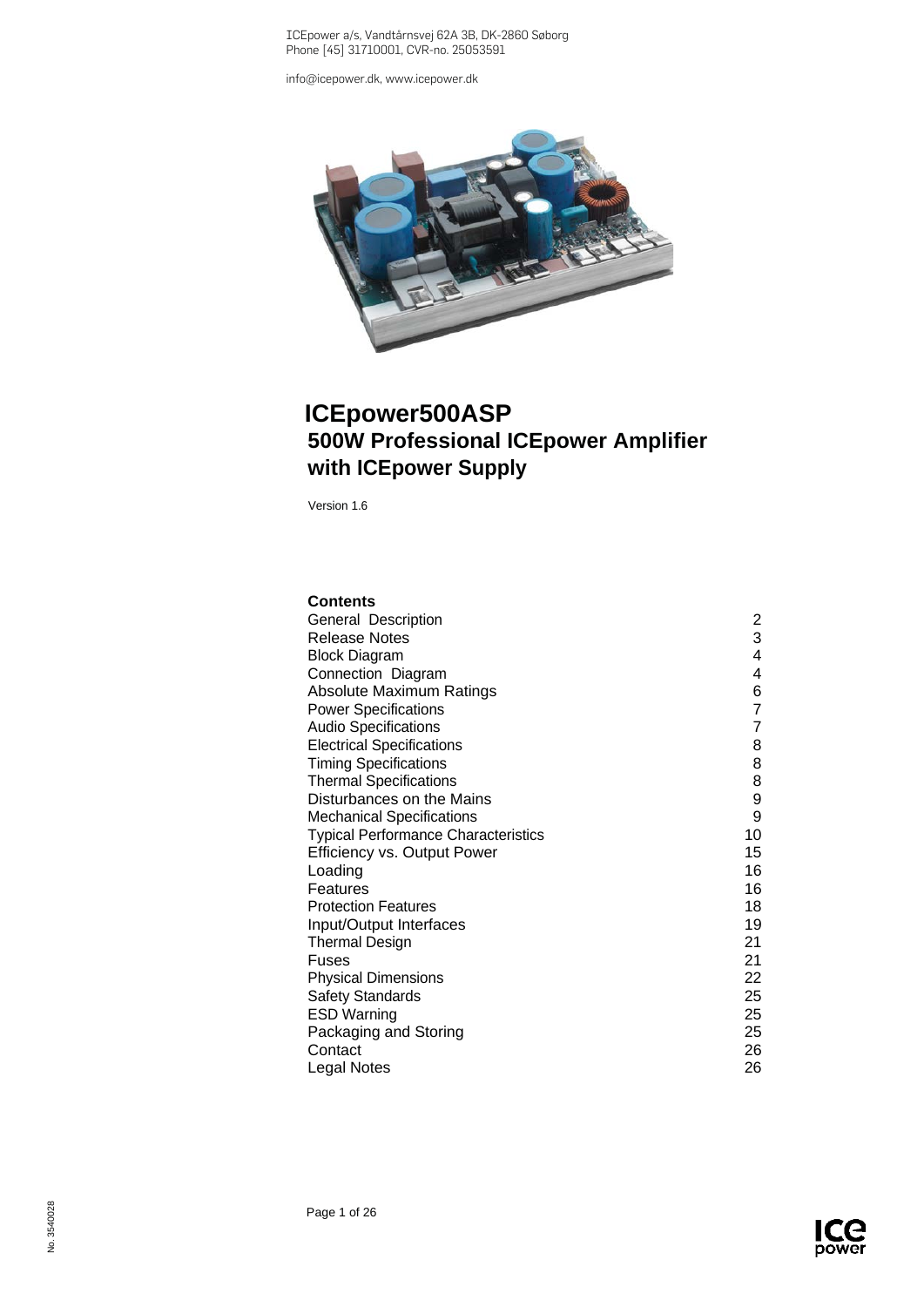## <span id="page-1-0"></span>**General Description**

TheICEpower500ASPisahighqualityaudiopower solution capable of generating 500W RMS output directly from selectable 115/230 volt mains.

The ICEpower500ASP integrates the conventional power supply and amplifier into one highly compact and lightweight solution with state-of-the-art performance.

Applications include:

- Active speakers and subwoofers
- Installationaudioproducts
- High-endstereoandmulti-channelamplifiers



Figure 1: ICEpower500ASP Size: 15 cm x 19.8 cm x 5.2 cm

For full range multi-way or multi-channel applications up to two additional ICEpower250A or ICEpower500A amplifiers may be powered from the DC-bus connector. The ±12 volt outputs of the ICEpower500ASPalso providegeneralpurposeauxilarysuppliesforexternalcircuitry.

The aluminum extrusion includes slots that accept 3mm thread forming screws for easy mounting to any chassis or back plate. The ICEpower500ASP is protected against short-circuits, overload and over-heating and the onboardfuseandEMI filteringprovidesaCEandFCCapproveddesign.

#### **Key Specifications**

- 500W @ 0.05% THD+N, 1kHz, 4Ω
- 550W @ 1% THD+N, 1kHz, 4Ω
- 115dBA dynamic range
- Max output voltage / current:  $63.5V<sub>p</sub>$ / 35Ap, 4Ω
- THD+N < 0.1%, 0.1W 500W,  $4\Omega$
- Bandwidth limit = 80 kHz ( $8Ω$ )
- Total efficiency 81 % @ 100W,8Ω
- Stand-bypowerdissipationtypically3W
- Mains connection is class 1 (with earth)

#### **Key Features**

- Veryruggedconstructionforprofessionaluse
- Comprehensive protection scheme
- Suitable for CE approved designs
- Power output for ICE power 250A and/or 500A
- $±12$  volt auxiliary output
- Selectable mains 115/230Vac
- Safety conforms to: UL/IEC 60065 and others
	- EMI conforms to: EN55103-1 EN55103-2

FCC part 15b Class A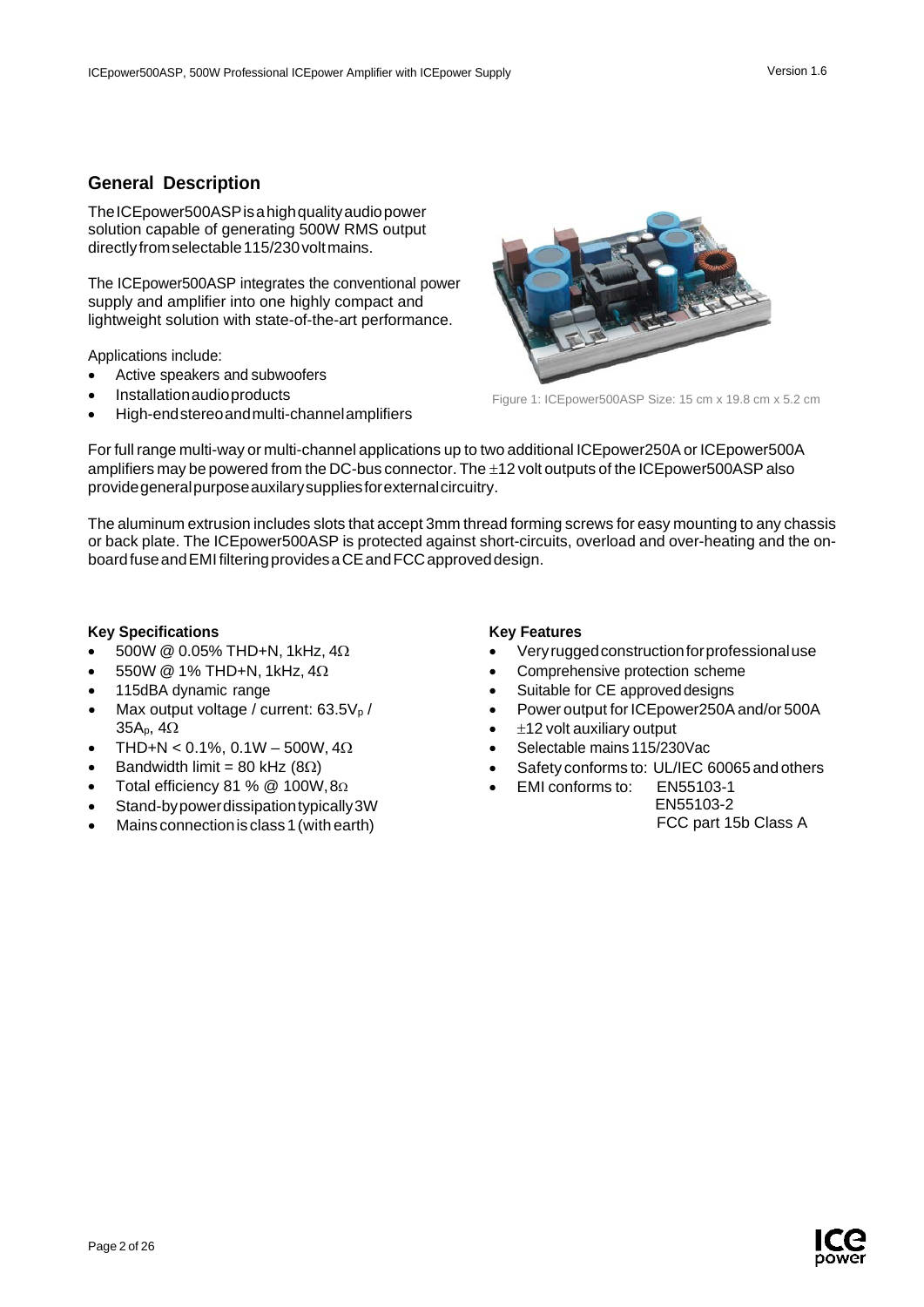# <span id="page-2-0"></span>**Release Notes**

| <b>Version</b> | <b>Date</b> | <b>Revised by</b> | <b>Description</b>                   |
|----------------|-------------|-------------------|--------------------------------------|
| 1.6            | 2017-09-07  | LBH/DIT           | Output voltage / current spec. added |
|                |             |                   | Safety and EMI standards updated     |
|                |             |                   | Address updated                      |
|                |             |                   | Legal Notes updated                  |

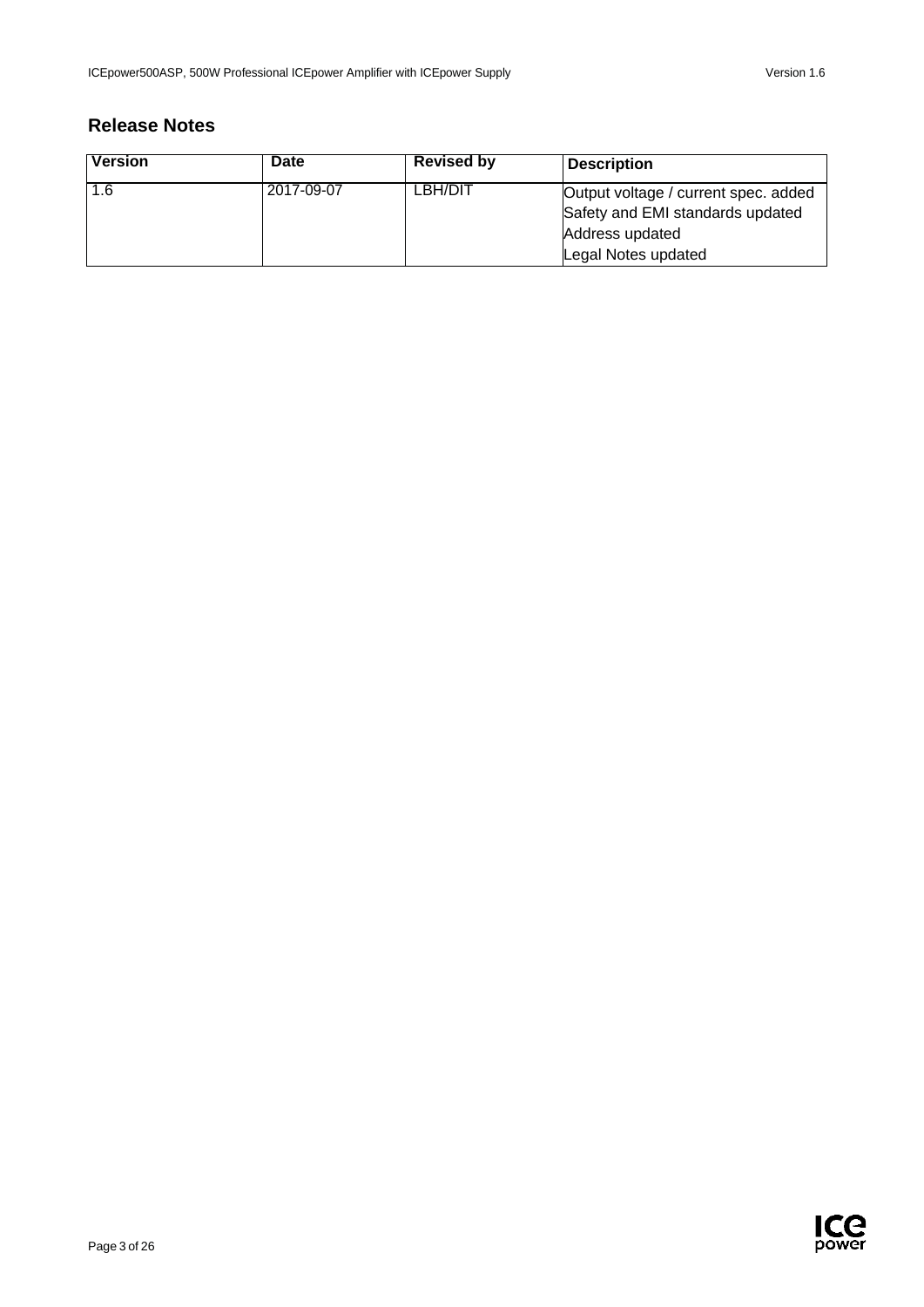## <span id="page-3-0"></span>**Block Diagram**



Figure 2: ICEpower500ASP block diagram

## <span id="page-3-1"></span>**Connection Diagram**



Figure 3: ICEpower500ASP connections

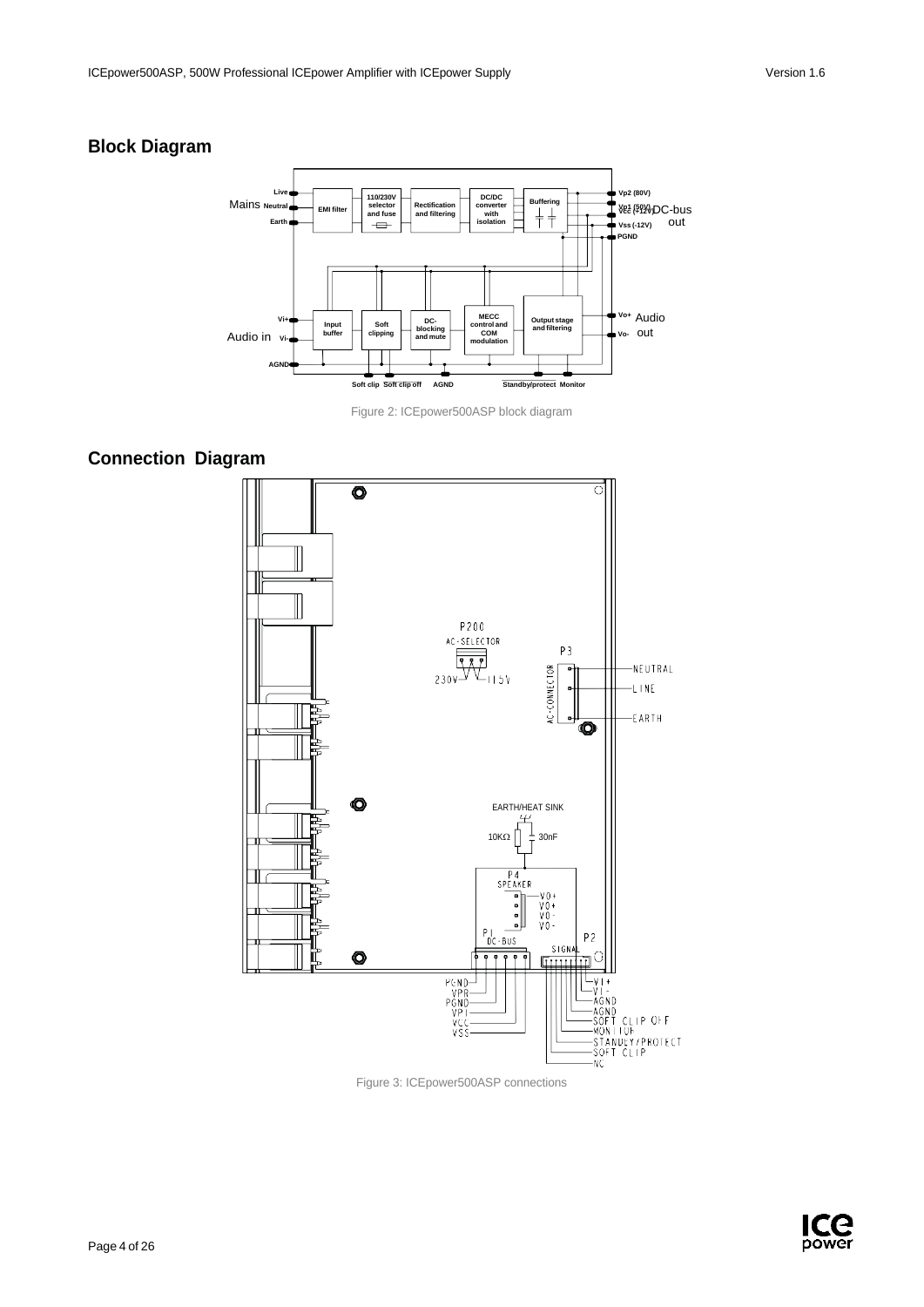The plug interface of the ICEpower500ASP modules has four industry standard connectors selected for longterm reliability.

### **AC Connector Specification (P3)**

The ICEpower500ASP is Class 1 equipment and therefore must have an earth connection.

|            | Type: JST B3(6-2,4,5)P-VH |                         |            |
|------------|---------------------------|-------------------------|------------|
| <b>PIN</b> | <b>Function</b>           | <b>Description</b>      | Tvpe       |
|            | Neutral                   | Neutral AC              | Input      |
|            | ∟ine                      | Phase AC                | Input      |
| ີ          | Earth                     | Safety earth connection | <b>GND</b> |

Table 1: AC connector specification

#### **AC Selector Specification (P200)**

|            | Tvpe: Jumper     |                            |             |
|------------|------------------|----------------------------|-------------|
| <b>PIN</b> | <b>Function</b>  | <b>Description</b>         | <b>Type</b> |
| $1 - 2$    | 115 $\rm V_{AC}$ | 115 $V_{AC}$ mains voltage | Internal    |
| $2 - 3$    | $230V_{AC}$      | $230V_{AC}$ mains voltage  | Internal    |

Table 2: AC selector specification

### **Signal Connector Specification (P2)**

|            | Type: JST 9-pole PH-connector |                                                      |                |  |
|------------|-------------------------------|------------------------------------------------------|----------------|--|
| <b>PIN</b> | <b>Function</b>               | <b>Description</b>                                   | <b>Type</b>    |  |
|            | Earth                         | Connected directly to mains earth.                   | Earth          |  |
| 2          | Soft clip                     | Soft clip indication (open collector).               | Output         |  |
| 3          | Standby/protect               | Control pin for standby control (Internal pull-up).  | Input & Output |  |
| 4          | Monitor                       | Unbalanced attenuated output signal.                 | Output         |  |
| 5          | Soft clip off                 | Control pin for disabling the soft clipping circuit. | Input          |  |
| 6          | <b>AGND</b>                   | Ground terminal for the signal section.              | <b>GND</b>     |  |
|            | <b>AGND</b>                   | Ground terminal for the signal section.              | <b>GND</b>     |  |
| 8          | Vi-                           | Negative input (balanced input buffer).              | Audio Input    |  |
| 9          | Vi+                           | Positive input (balanced input buffer).              | Audio Input    |  |

Table 3: Signal connector specification.

### **DC-bus Connector Specification (P1)**

|            | Type: JST 6P-VH-B |                     |            |
|------------|-------------------|---------------------|------------|
| <b>PIN</b> | <b>Function</b>   | <b>Description</b>  | Type       |
|            | <b>PGND</b>       | Power supply Ground | <b>GND</b> |
| 2          | Vp2 (80V)         | Power supply 80V    | Output     |
| 3          | <b>PGND</b>       | Power supply Ground | <b>GND</b> |
| 4          | Vp1 (50V)         | Power supply 50V    | Output     |
| 5          | $Vcc (+12V)$      | Power supply +12V   | Output     |
| 6          | Vss (-12V)        | Power supply -12V   | Output     |

Table 4: DC-bus connector specifications.

### **Speaker Connector Specification (P4)**

|            | Type: JST 4P-VH-B |                                                |             |
|------------|-------------------|------------------------------------------------|-------------|
| <b>PIN</b> | <b>Function</b>   | <b>Description</b>                             | <b>Type</b> |
| $1+2$      | $V_0+$            | "Hot " balanced audio power output terminal.   | Output      |
| $3+4$      | Vo-               | " Cold " balanced audio power output terminal. | Output      |

Table 5: Speaker connector specifications.

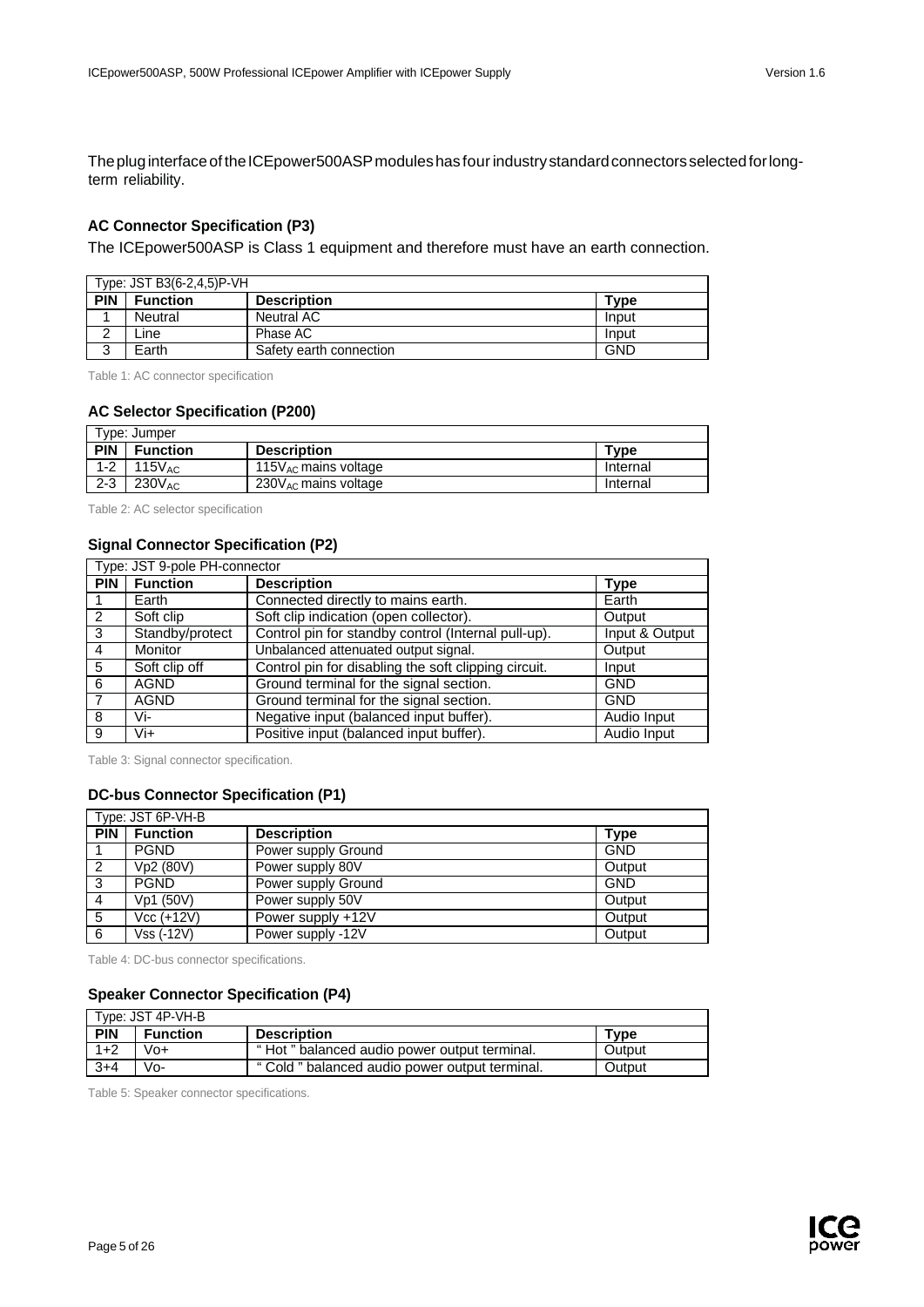## <span id="page-5-0"></span>**Absolute Maximum Ratings**

Absolute maximum ratings indicate limits beyond which damage may occur.

#### **Mains Input Section**

| Symbol                | <b>Parameter</b>                                                                                           | Value             | Unit                           |
|-----------------------|------------------------------------------------------------------------------------------------------------|-------------------|--------------------------------|
| $AC_{\text{max}}$     | Maximum off-line voltage $115V_{AC}$ setting                                                               | 132.5             | $V_{AC}$                       |
|                       | Maximum off-line voltage 230VAC setting                                                                    | 265               |                                |
| $\overline{AC}_{min}$ | Minimum off-line voltage 115V <sub>AC</sub> setting<br>Minimum off-line voltage 230V <sub>AC</sub> setting | $190^{1}$         | $V_{AC,60Hz}$<br>$V_{AC,50Hz}$ |
|                       | Mains frequency range 115VAC                                                                               | $55 - 65$         | <b>Hz</b>                      |
|                       | Mains frequency range 230VAC                                                                               | 45 - 55           | <b>Hz</b>                      |
| I <sub>fuse</sub>     | Fuse rating 115V                                                                                           | T <sub>6.3</sub>  | AH                             |
|                       | Fuse rating 230V                                                                                           | T <sub>3.15</sub> | AH                             |

Table 6: Absolute maximum ratings, mains input section.

1) The ICEpower500ASP will operate at lower levels but the output power will be reduced. If the off-line voltage is too low the *ICEpower500ASPswitchesoff.*

*2) See fuses section for details.*

#### **DC-Bus**

| Symbol            | <b>Parameter</b>                     | Value         | Unit |
|-------------------|--------------------------------------|---------------|------|
| $\mathsf{IsoV}^3$ | Maximum current draw from Vp2 (80V)  |               |      |
| $I_{50V}^{3)}$    | Maximum current draw from Vp1 (50V)  | $5.5^{\circ}$ | A    |
| $I + 12V^{(4)}$   | Maximum current draw from Vcc (+12V) | 0.8           |      |
| $112\sqrt{4}$     | Maximum current draw from Vss (-12V) | -ሰ ጸ          |      |

Table 7: Absolute maximum ratings, DC-bus.

3) The stated value is the maximum current available from the power supply when the internal amplifier is idle. Note that this power bus is *onlyintendedforusewithotherICEpoweramplifiersasshownintheICEpowerASP-seriesDesigner'sManual.*

*4) The+/-12Voutputsarenot short circuitprotectedandmust be fusedtoavoiddamage.SeetheICEpowerASP-seriesDesigner's Manual.*

### **Input Section**

| Symbol            | <b>Parameter</b>                               | Value    | Unit |
|-------------------|------------------------------------------------|----------|------|
| $V$ in+ . $V$ in- | Maximum voltage range on pin                   | $+12$    |      |
|                   | Standby/protect   Maximum voltage range on pin | $0 - 12$ |      |
| Soft clip off     | Maximum voltage range on pin                   | $0 - 12$ |      |

Table 8: Absolute maximum ratings, input section.

### **Output Section**

| Symbol     | <b>Parameter</b>               | Value    | Unit |
|------------|--------------------------------|----------|------|
| $R_{load}$ | Minimum load                   |          |      |
|            | Maximum purely capacitive load | 470      | nF   |
| Soft clip  | Maximum voltage range on pin   | $0 - 12$ |      |
| Monitor    | Maximum voltage range on pin   | $+/-12$  |      |

Table 9: Absolute maximum ratings, output section.

*5) The over current protection will act to protect the amplifier.(See "Protection features")*

### **Thermal Section**

| <b>Symbol</b> | Parameter                          | Value | Unit |
|---------------|------------------------------------|-------|------|
|               | Max. operating ambient temperature |       |      |

Table 10: Absolute maximum ratings thermal section.

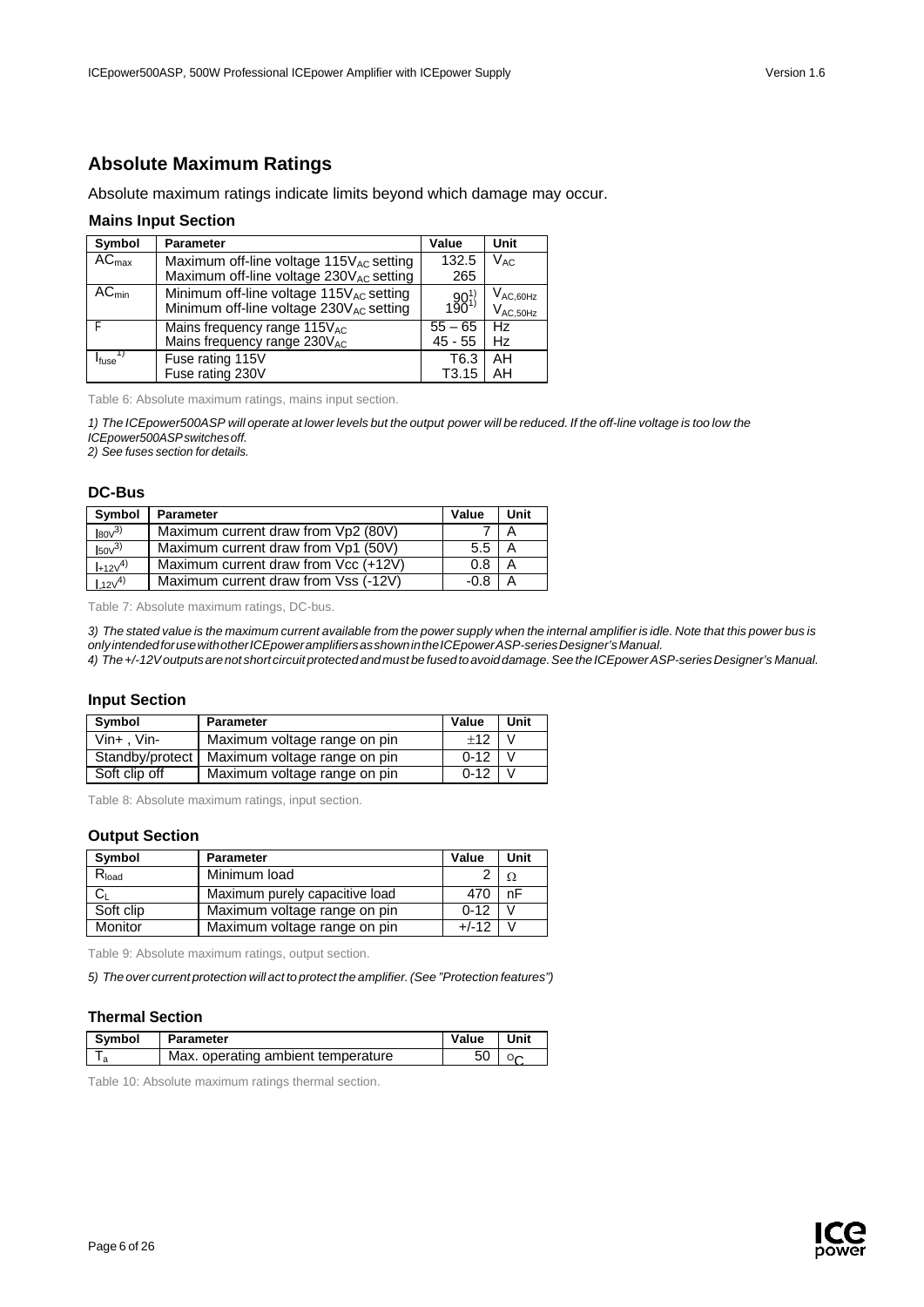<span id="page-6-0"></span>

| <b>Symbol</b> | <b>Parameter</b>                                | <b>Conditions</b>                                                   | Min | Typ   | <b>Max</b> | Unit |
|---------------|-------------------------------------------------|---------------------------------------------------------------------|-----|-------|------------|------|
| $V_{p1}$      | Nominal DC voltage 1                            | Off-line input within range                                         |     | 50    |            |      |
| $V_{p2}$      | Nominal DC voltage 2                            | Off-line input within range                                         |     | 80    |            |      |
| Vcc           | Positive analog supply                          | Off-line input within range                                         |     | 12    |            |      |
| Vss           | Negative analog supply                          | Off-line input within range                                         |     | $-12$ |            |      |
| $I_{Pmax}$    | Time of maximum rated output power              | 500W out. No preheating.                                            |     | 60    |            | S    |
| $P_T$         | Continuous output power <sup>6)</sup> without   | Thermal stab. $\textcircled{2}$ T <sub>a</sub> = 25 <sup>O</sup> C. |     | 90    |            | W    |
|               | thermal shutdown.                               | $4\Omega$ , no external heatsink.                                   |     |       |            |      |
| $P_T$         | Continuous output power <sup>6)</sup> without   | Thermal stab. $\textcircled{2}$ T <sub>a</sub> = 50 <sup>O</sup> C. |     | 35    |            | W    |
|               | thermal shutdown.                               | $4\Omega$ , no external heatsink.                                   |     |       |            |      |
| $P_{FTC}$     | FTC rated output power $0\n-3kHz$ <sup>7)</sup> | $4\Omega$ , No external heatsink                                    |     | 200   |            | W    |
| Pq            | Quiescent power dissipation                     | $Po = 0W$                                                           |     | 9     |            | W    |
| Pstby         | Stand-by power dissipation                      | Amplifier disabled                                                  |     | 3     |            | W    |
| η             | Power Efficiency                                | $Po = 500W$ , 230V mains                                            |     | 81    |            | $\%$ |
|               | (4 ohm load)                                    | $Po = 200W$ , 230V mains                                            |     | 78    |            |      |

Table 11: Power specifications

6) The module is mounted vertically in free air. Continuous output power can be improved by the means of external heat sink or forced *convection.*

*7) The power bandwidth is limited to protect the output Zobel network.*

## <span id="page-6-1"></span>**Audio Specifications**

Unless otherwise specified, f=1kHz,  $P_0$ =1W,  $T_a$ =25<sup>o</sup>C, soft clip enabled.

| <b>Symbol</b>      | <b>Parameter</b>                                                              | <b>Conditions</b>                                               | Min                      | <b>Typ</b> | <b>Max</b>     | Unit            |
|--------------------|-------------------------------------------------------------------------------|-----------------------------------------------------------------|--------------------------|------------|----------------|-----------------|
| $P_{O}$            | Output power @ 0.1%THD+N<br>10Hz < f < 20kHz<br>(AES17 measurement filter) 8) | $R_1 = 4\Omega$<br>$R_L = 8\Omega$                              |                          | 500<br>250 |                | W<br>W          |
| $V_{o\text{-max}}$ | Max output voltage                                                            | $R_1 = 4\Omega$                                                 | -                        | 63.5       |                | $V_{p}$         |
| $I_{o-max}$        | Max output current                                                            | (output current limited)                                        |                          | 35         |                | $A_{p}$         |
| THD+N              | THD+N in $4\Omega$<br>(AES17 measurement filter) <sup>8)</sup>                | f = 1kHz, $P_0$ =1W                                             | Ξ.                       | 0.006      | 0.01           | %               |
| THD+N              | Maximal THD+N in $4\Omega$<br>(AES17 measurement filter) <sup>8)</sup>        | 10Hz < f < 20kHz<br>100mW < Po < 500W                           |                          | 0.1        | 0.12           | $\%$            |
| $V_{N,O}$          | Output referenced idle noise                                                  | A-weighted<br>10Hz < f < 20kHz                                  | 65                       | 80         | 115            | $\mu$ V         |
| $A_V$              | Nominal Voltage Gain                                                          | $f = 1$ kHz                                                     | 26.8                     | 27.1       | 27.4           | $\overline{dB}$ |
|                    | Frequency response                                                            | 20Hz - 20kHz, All loads                                         |                          | ±0.5       | ±1.0           | dB              |
| $f_{u}$            | Upper bandwidth limit                                                         | $R_L = 8\Omega$                                                 |                          | 80         |                | kHz             |
|                    | (-3dB)                                                                        | $R_L = 4\Omega$                                                 | -                        | 60         | -              | kHz             |
| f <sub>1</sub>     | Lower bandwidth limit                                                         | $R_1 = 8\Omega$                                                 | -                        | 5.3        |                | Hz              |
|                    | $(-3dB)$                                                                      | $R_L = 4\Omega$                                                 |                          | 5.3        |                | Hz              |
| $Z_{\rm o}$        | Abs. output impedance                                                         | $f = 1kHz$                                                      | ä,                       | 5          | 10             | $m\Omega$       |
| $Z_L$              | Load impedance range                                                          |                                                                 | 2                        | 4          | $\equiv$       | Ω               |
| D                  | Dynamic range                                                                 | A-weighted at 500W@4 $\Omega$                                   | 112                      | 115        | 117            | dB              |
| <b>IMD</b>         | Intermodulation (CCIF)                                                        | f = 14kHz, 15kHz, $P_0 = 10W$                                   | $\overline{\phantom{0}}$ | 0.0005     | $\blacksquare$ | $\frac{9}{6}$   |
| <b>TIM</b>         | Transient intermodulation (TIM)                                               | $f_1 = 3.15$ kHz square,<br>$f_2 = 15$ kHz, P <sub>O</sub> =10W |                          | 0.003      |                | %               |

Table 12: Audio specifications.

8) An Audio Precision AES1720 kHz 7<sup>th</sup> order measurement filter is used for measurements. The frequency 6.67 kHz corresponds to the *worst-case situation where both 2nd and 3rd harmonics are within the audio band.*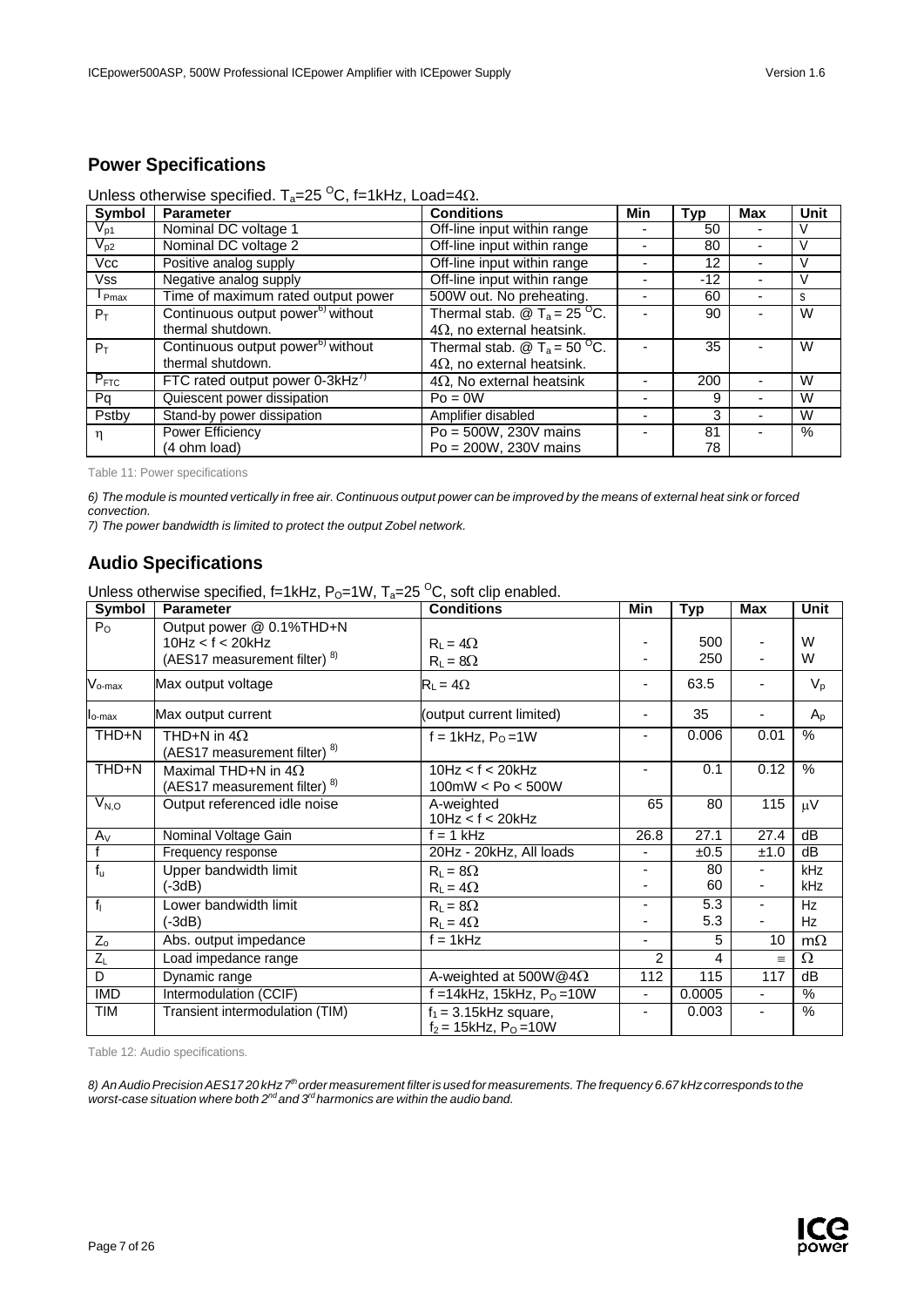## <span id="page-7-0"></span>**Electrical Specifications**

### Unless otherwise specified,  $T_a = 25 \degree C$ .

| Symbol                                    | <b>Parameter</b>                        | <b>Conditions</b>            | Min | Typ | Max | Unit |
|-------------------------------------------|-----------------------------------------|------------------------------|-----|-----|-----|------|
| Ιo                                        | Idle switching frequency                | Idle                         | 410 | 460 | 510 | kHz  |
|                                           | Switching frequency range               | Idle to full scale variation | 60  |     | 510 | kHz  |
| I <sub>smps</sub>                         | Switching frequency power supply        |                              |     | 100 |     | kHz  |
| $\mathsf{V}_{\mathsf{OFF}.\mathsf{Diff}}$ | Differential offset on output terminals | Input terminated             |     |     | ±50 | mV   |
| $V_{\mathsf{OFF}.\mathsf{CM}}$            | Common mode offset on output            | Input terminated             |     | 40  |     |      |
|                                           | terminals                               |                              |     |     |     |      |

Table 13: Electrical specifications

## <span id="page-7-1"></span>**Timing Specifications**

| <b>Symbol</b>    | <b>Parameter</b>             | <b>Conditions</b>                                       | Min | Tvp  | Max | Unit |
|------------------|------------------------------|---------------------------------------------------------|-----|------|-----|------|
| $L_{\text{acd}}$ | Power supply start up delay. | Time from $AC_{min}$ to all power supplies are<br>aood. |     | 450  |     | ms   |
| <sup>L</sup> sd  | Switching start up delay     | Time from all power supplies are good to<br>startup     |     | 1200 |     | ms   |
| $t_{psd}$        | Shutdown delay               | Supply fail or Standby pin                              | -   | 200  |     | us   |

Table 14: Timing specifications.

*9) Only valid with the circuit shown in Figure 15.*

# <span id="page-7-2"></span>**Thermal Specifications**

| $\epsilon$<br>.<br>- - -<br>. | -------<br>nene                             | <br>----- | Min | vr. | Ma<br>_____ |     |
|-------------------------------|---------------------------------------------|-----------|-----|-----|-------------|-----|
| ∽<br>$R_{th}$<br>sink-a       | ambient<br>heatsink<br>hermal<br>resistance |           |     | ں،  |             | K/W |

Table 15: Thermal specifications

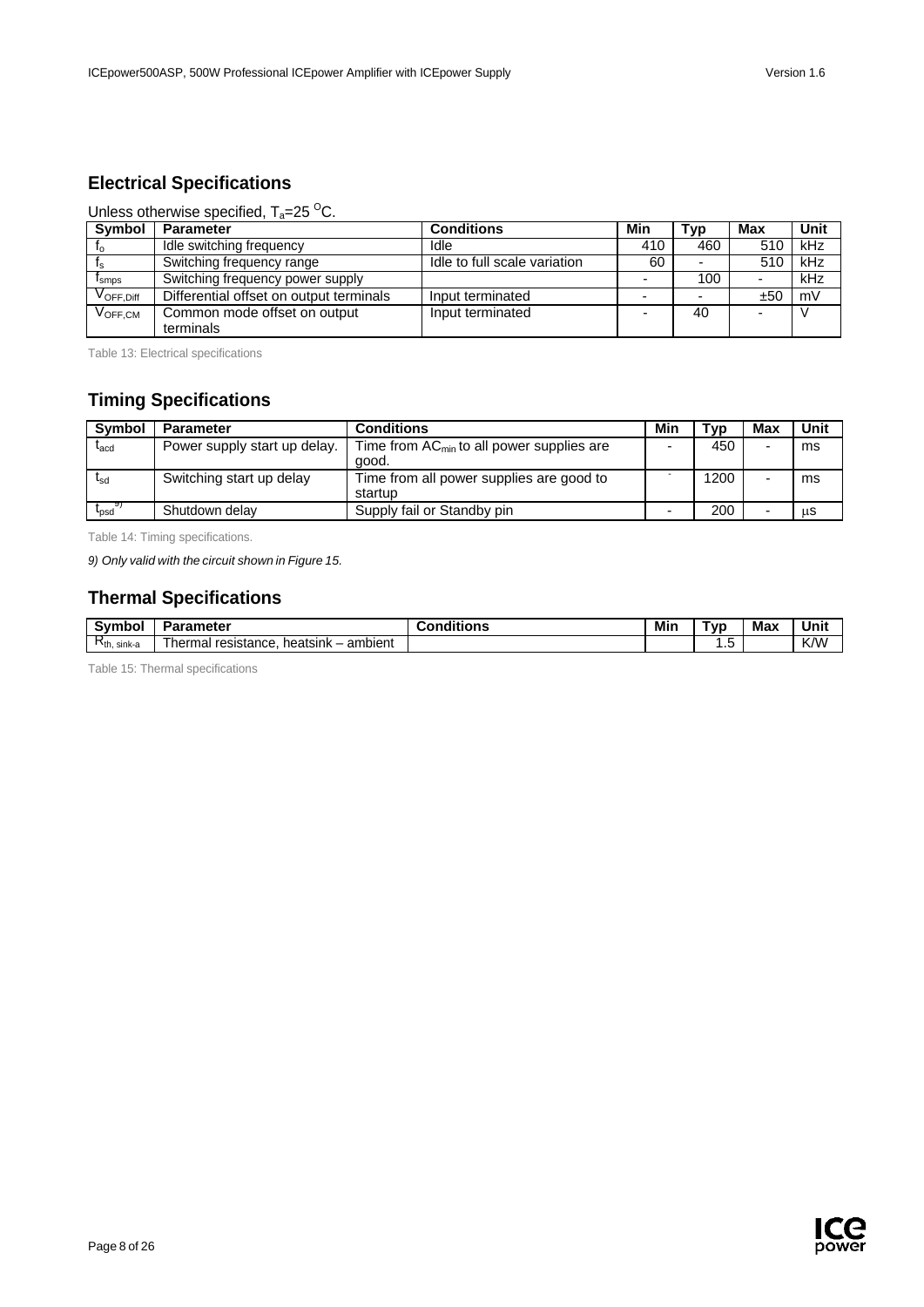### <span id="page-8-0"></span>**Disturbances on the Mains**

The signal on the mains connection is often very noisy and large surge voltages are present. The ICEpower500ASP is equipped with mains filtering to suppress surges andnoise.

### **Lightning**

To avoid damage of the ICEpower500ASP in case of surges caused by lightning, special care and component selection have resulted in capability of withstanding surges up to 8kV. (Tested with surge generator meeting IEC1000-4-5 at 8kV).

## <span id="page-8-1"></span>**Mechanical Specifications**

DuringdevelopmenttheICEpower500ASPhasbeenexposedtotoughmechanicalteststoensurereliable performanceineventhemostdemandingprofessionalapplications.

| <b>Test</b>           | <b>Acceleration</b>                                                          | Amount                                            |  |  |  |
|-----------------------|------------------------------------------------------------------------------|---------------------------------------------------|--|--|--|
|                       | Unpowered tests: The unit is powered after the test to verify functionality. |                                                   |  |  |  |
| Random vibration      | 2g <sub>RMS</sub>                                                            | 3x20min                                           |  |  |  |
| <b>Bump</b>           | 10g/16ms, 2-4 Hz                                                             | 1000 bumps in each of 6 directions <sup>10)</sup> |  |  |  |
| Shock                 | 70g/12ms                                                                     | 3 shocks in each of 6 directions <sup>10)</sup>   |  |  |  |
|                       | Powered tests: The unit is tested with power applied.                        |                                                   |  |  |  |
| Sinusoidal vibrations | $\vert$ 2.5mm, 5-10Hz                                                        | 2 hours in each of 3 directions <sup>10)</sup>    |  |  |  |
|                       | 1g, 10-100Hz                                                                 |                                                   |  |  |  |
| Random vibrations     | 0.01g, 10-20Hz                                                               | 2 hours in each of 3 directions <sup>10)</sup>    |  |  |  |
|                       | $0.7gRMS - 3dB/oct$ , 20-150Hz                                               |                                                   |  |  |  |

Table 16: Mechanical tests

10) 6 directions: (up, down, left, right forward and backward). 3 directions: (up and down, left and right, forward and backward)

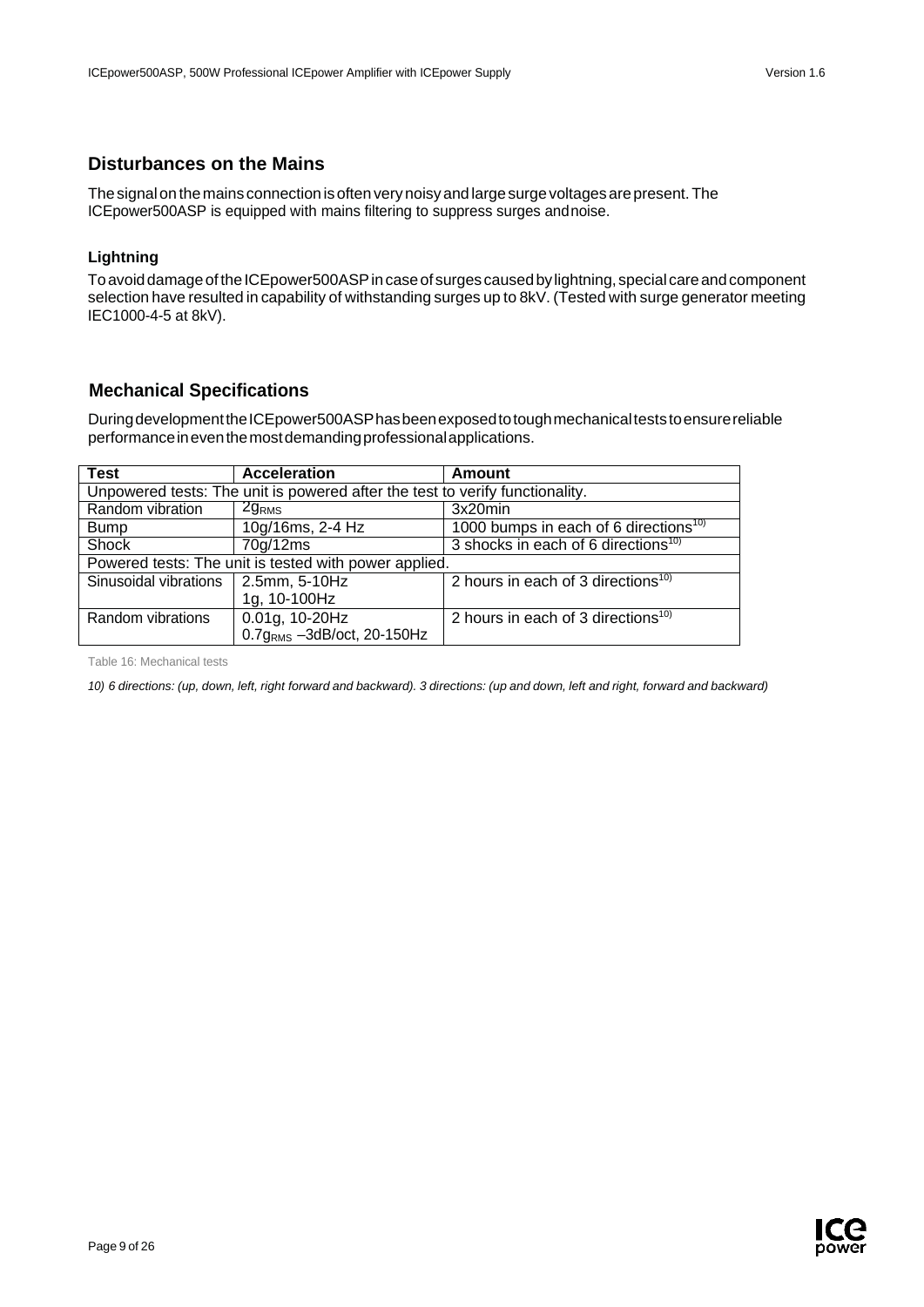## <span id="page-9-0"></span>**Typical Performance Characteristics**



### **Frequency Response**

Figure 4, Frequency response in  $4Ω$ ,  $8Ω$  and open load. Top – amplitude. Bottom – phase.

### **Output Impedance**

The output impedance is measured by feeding 1A<sub>RMS</sub> into the output of the amplifier and measuring the voltage on the output. The output impedance then corresponds to the measured voltage.

The measurement is done at three different points to illustrate the impedance of connectors and wires. The curve showing the lowest impedance is measured directly on the PCB. The next curve is measured at the terminals of the ICEpower application connector. The curve showing the highest impedance is measured at one pair of the four banana plugs on the ICEpower application connector (10cm wire).



Figure 5: Measured voltage at output terminals while feeding 1ARMS into the output of the amplifier.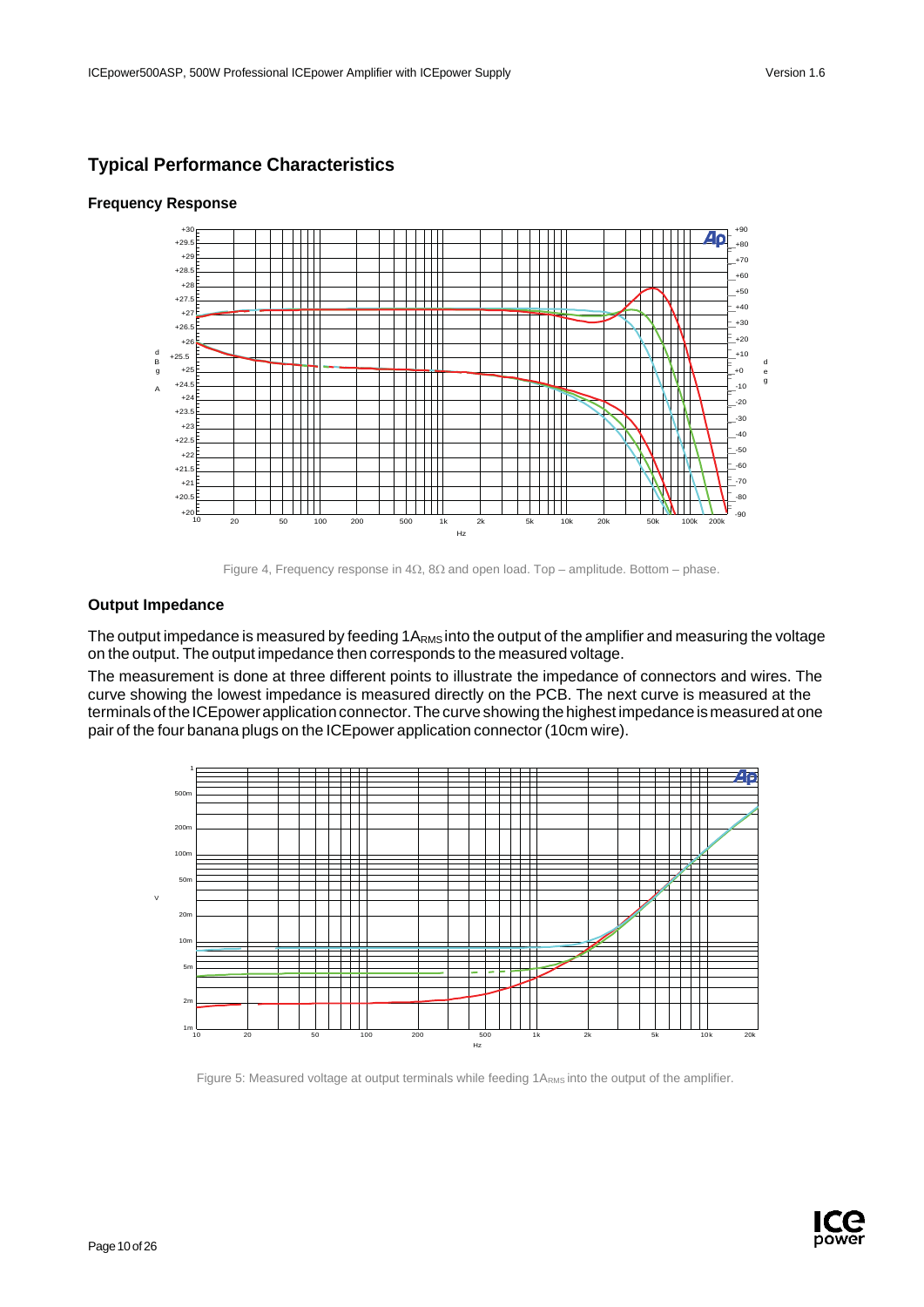### **Damping Factor**

The damping factor is calculated as the ratio between the output impedance and the load impedance. The three curves relate to the different curves of the output impedance.



### **Damping Factor vs Frequency 8 Ohm**

Figure 6: Damping factor vs. frequency 8Ω.



### **Damping Factor vs Frequency 4 Ohm**

Figure 7: Damping factor vs. frequency 4Ω.

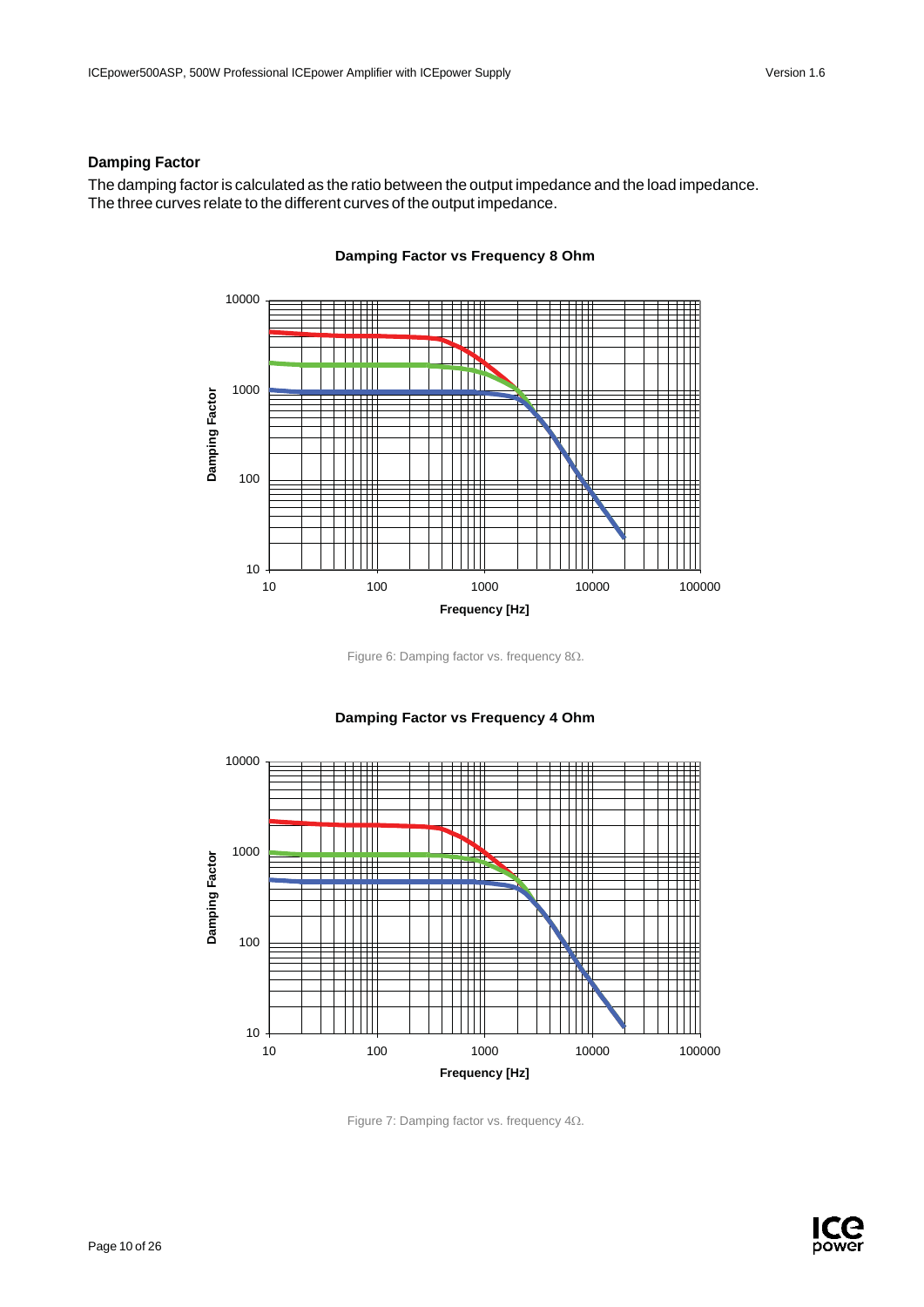### **S/N Ratio vs. Power Output**

The signal to noise ratio depends on the chosen "signal" output power in relation to the idle noise floor. When the output signal level is equal to the maximum output power of the amplifier the S/N ratio is equal to the dynamic range of the module.



**S/N ratio vs output power**

Figure 8: S/N vs. output power

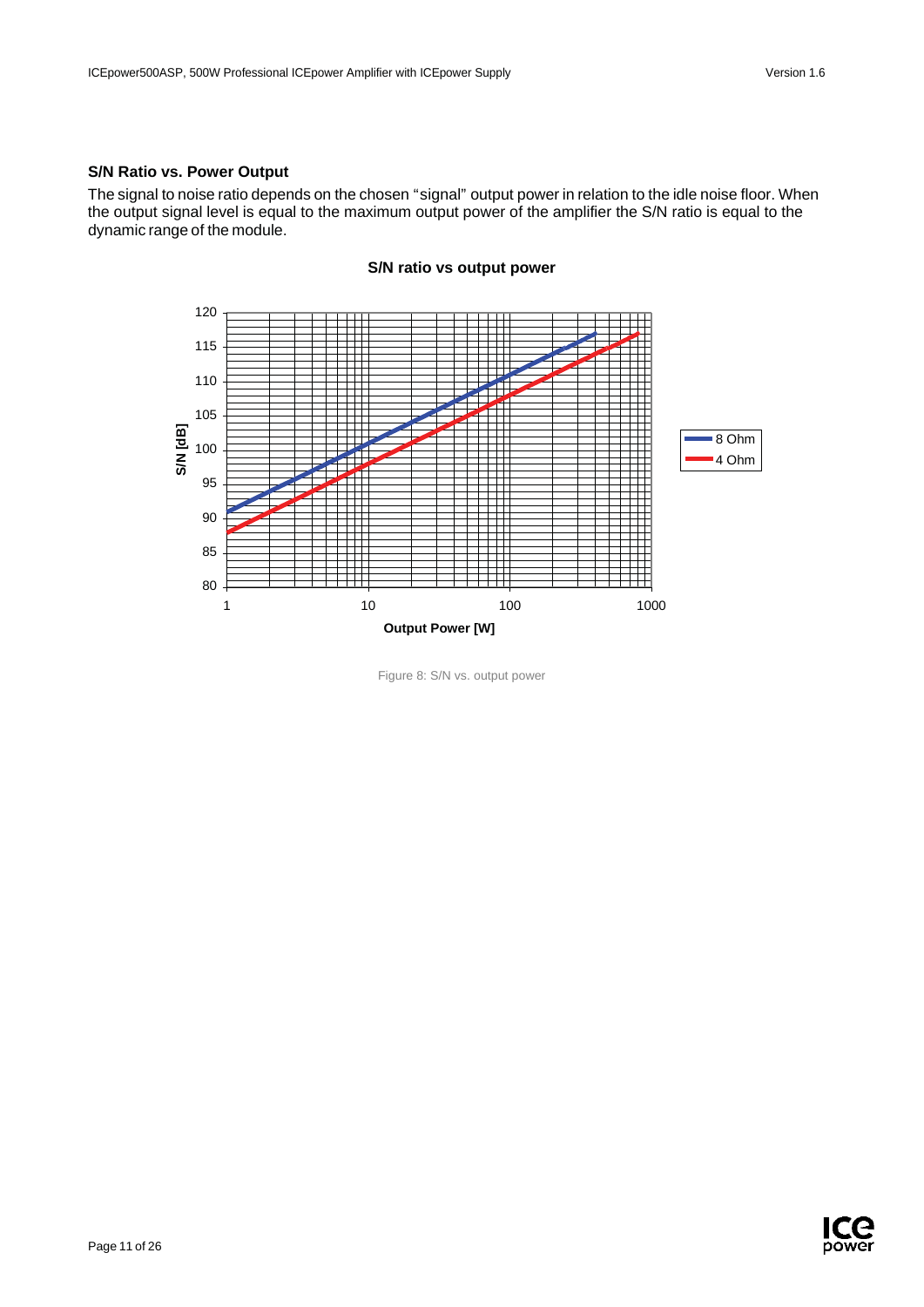### **Harmonic Distortion & Noise**



Figure 9: Total harmonic distortion & noise.

*4)AnAudioPrecisionAES17 20 kHz7th order measurement filteris used for measurements.The frequency 6.67 kHzcorresponds to the worst-case situation where both 2nd and 3rd harmonics are within the audio band.*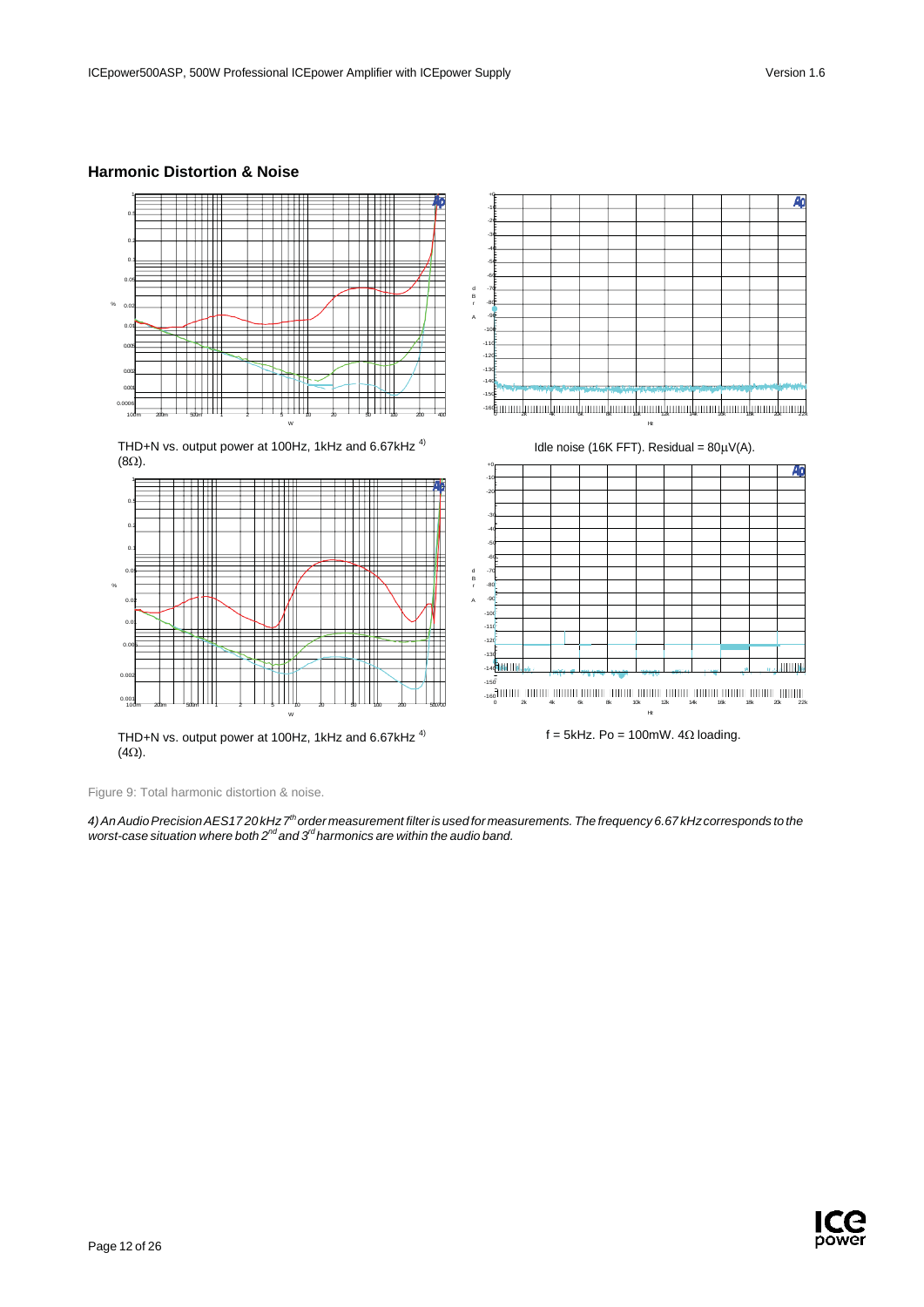

### **Intermodulation Distortion (CCIF, SMPTE & TIM)**

CCIF IMD vs. P<sub>O</sub>,  $R_{L} = 4\Omega$ ,  $f_1 = 14kHz$ ,  $f_2 = 15kHz$ .



TIM vs. output power.  $R_L = 4\Omega$ .

Figure 10: Intermodulation distortion





TIM FFT analysis.  $R_L$ =4 $\Omega$ , P<sub>O</sub>=10W, TIM = 0.0032

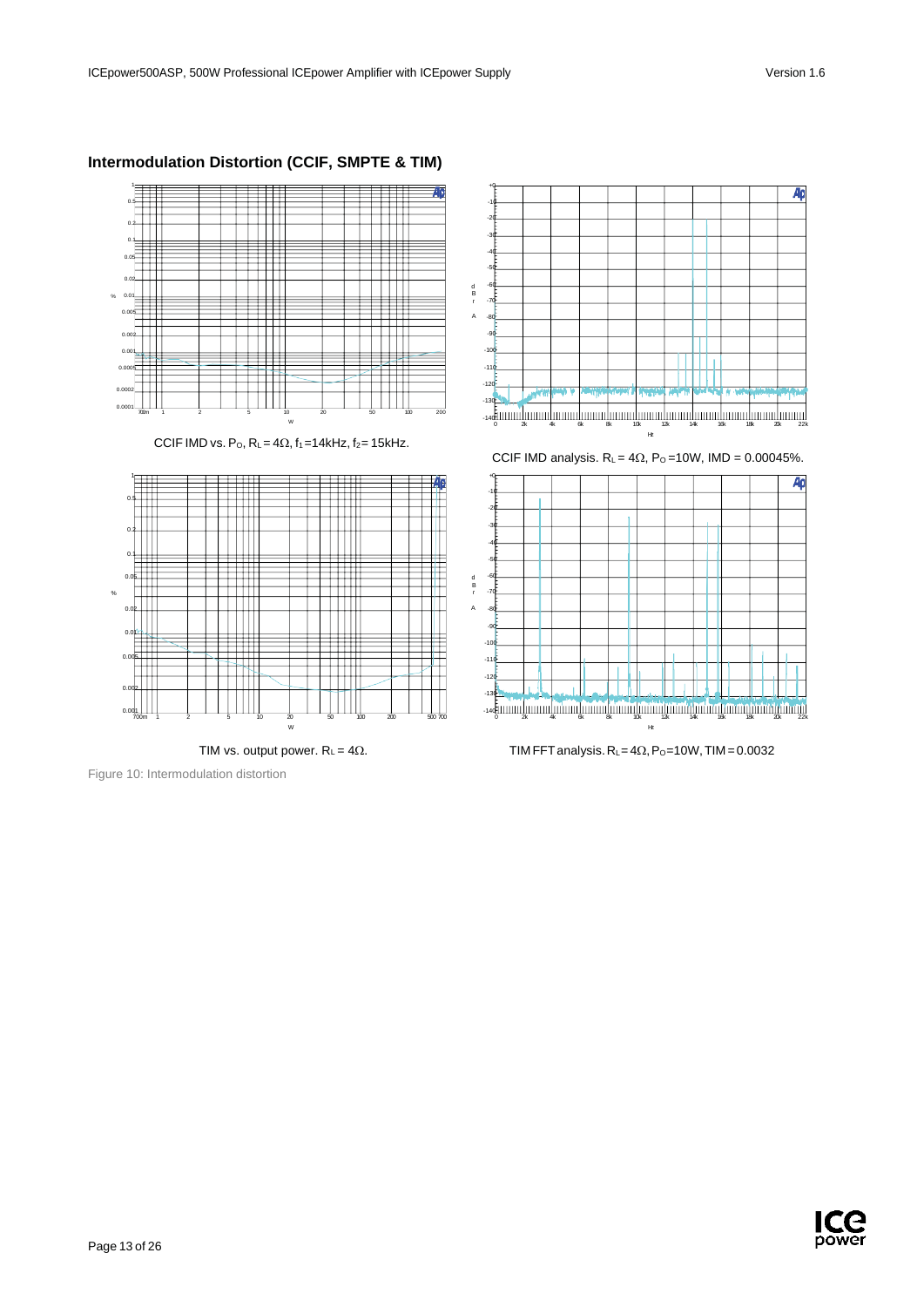### **Power Bandwidth**

Due to the compensating Zobel network in the output stage, the maximum allowable short-term output power is frequency-dependant. The short-term output poweris defined as the maximum undistorted (THD+N < 0.1%) output power until thermal shutdown occurs. Note that long-term high power levels may be limited by other safety circuits before the HF long-term power limit is reached.



**HF long-term power**

Figure 11: HF long-term output power

Due to the HF protection circuit the amplifier is only able to deliver full output at high frequencies for a short time.



#### **Time vs Frequency at full output power**



Figure 12: Duration of full output vs. frequency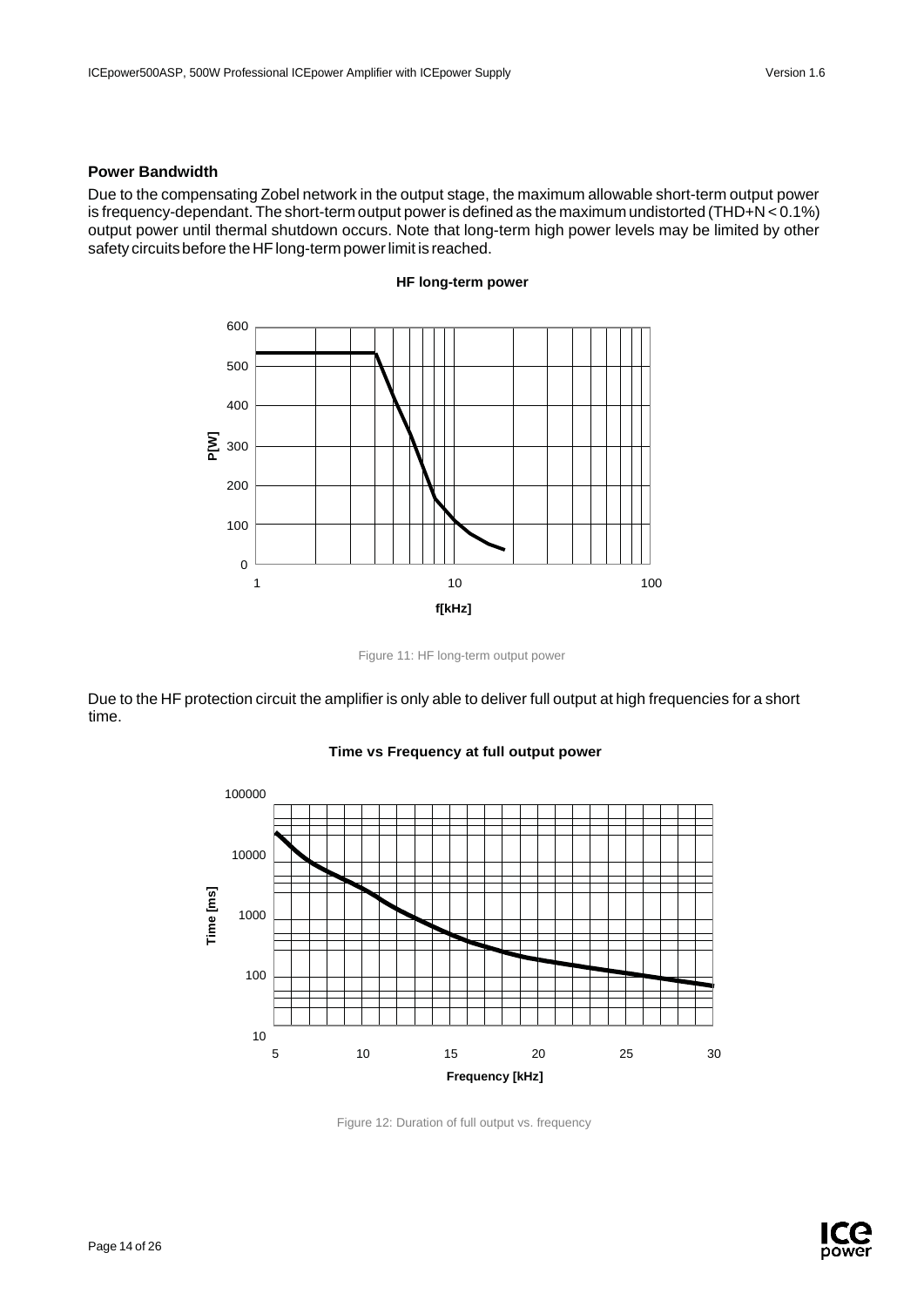## <span id="page-15-0"></span>**Efficiency vs. Output Power**

The total power conversion efficiency is calculated as the ratio between the audio output power and the power consumed from the mains.



**ICEpower500ASP efficiency 8 ohm**

Figure 13: Efficiency vs. output power (8Ω load, 1 kHz audio).





Figure 14: Efficiency vs. output power (4Ω load, 1 kHz audio).

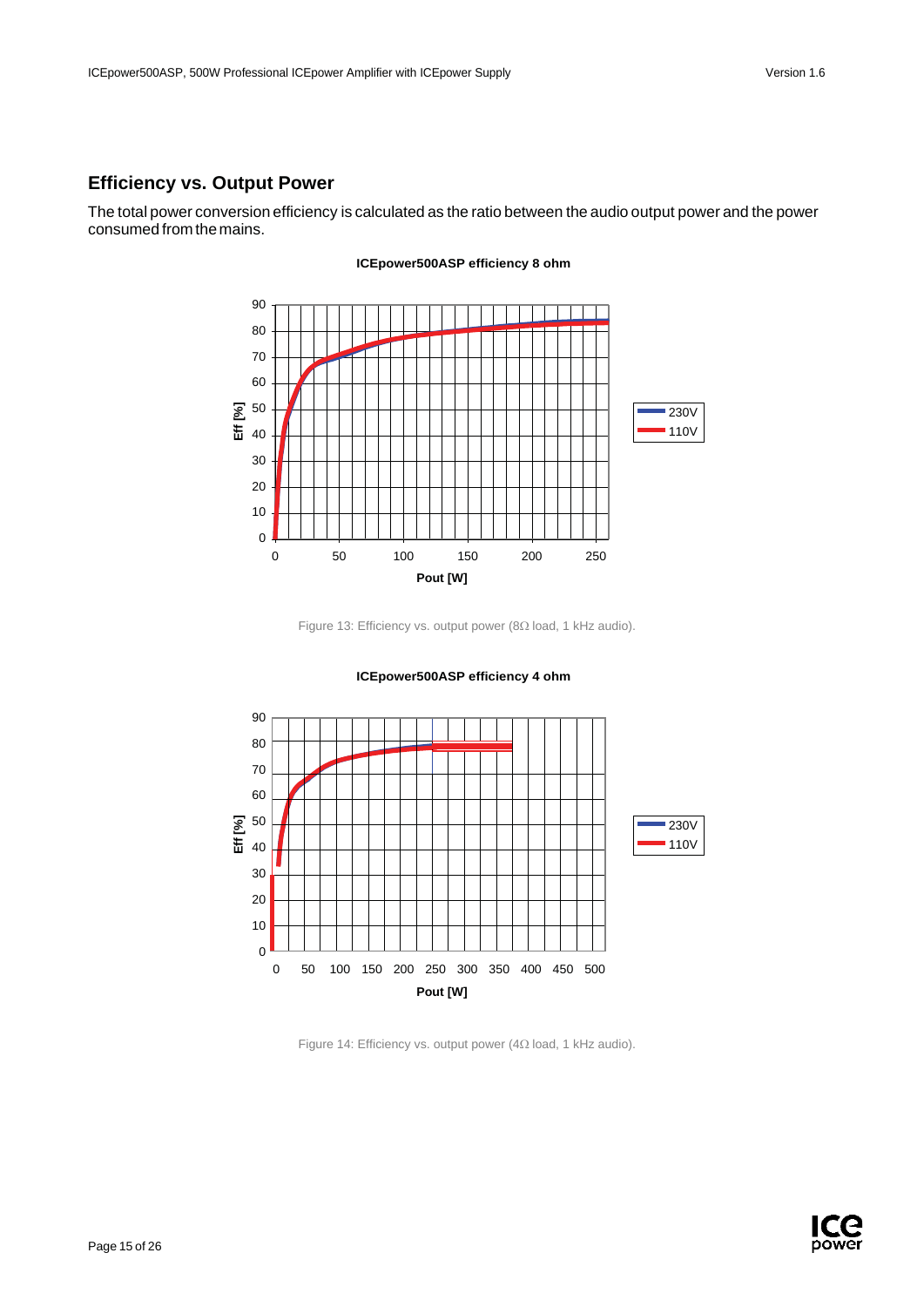## <span id="page-16-0"></span>**Loading**

With its low output impedance, the ICEpower500ASP is designed to be unaffected by loudspeaker loading characteristics. However, care should be taken with *purely* capacitive loads.

Traditionallyamplifiershavebeentestedextensivelyinlaboratorieswithpurelycapacitiveloads.Thiswasdoneto test the amplifier's stability and performance but it does not relate to any normal speaker load as even electrostatic speakers do not present a purely capacitive load to the amplifier but include a resistive part as well. Themaximumpurelycapacitiveloadallowedis470nF.

## <span id="page-16-1"></span>**Features**

The ICEpower500ASP has a number of useful features as described below.

### **Standby/Protect Control**

The Standby/protect pin is pulled low internally when the protection circuits activates. It is also possible to pull the pin low externally to activate the low power consumption mode.

The recommended external circuit for shutdown is shown in Figure 15.The timing specifications are only valid with the interface circuit shown in Figure 15.



Figure 15: Interface and simplified internal circuit for Shutdown/protect pin.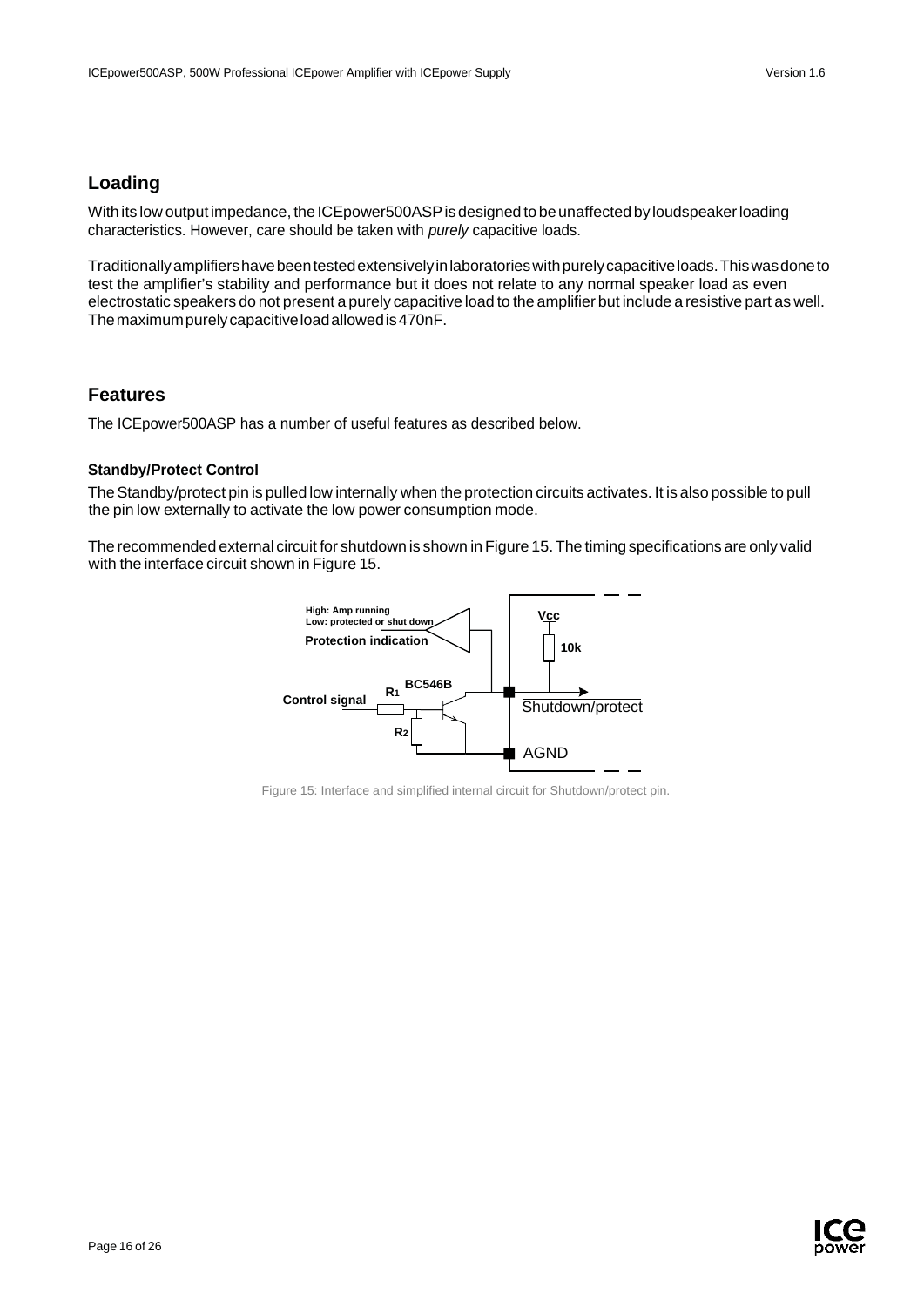### **Monitor Output**

The monitor output has been implemented as an attenuated ground referenced (unbalanced) version of the balanced output signal. The internal output circuit of this output is shown in Figure 16.



Figure 16: Internal circuitry of the monitor output.

The monitor output is attenuated 1.3dB in relation to the input signal and the bandwidth is limited to 45 kHz.

#### **Soft clipping and Clipping Detection**

The ICEpower500ASP is equipped with a soft clipping circuit that shapes the input signal softly and limits the maximum signal level to the output stage. The soft clipping system eliminates saturation of the control system for optimum sound performance in high-level situations.

The Soft clip pin is an open collector output with a series resistor for connecting directly to an LED or external processing circuits. The internal circuit is shown in **Error! Reference source not found.**.

#### **Soft clip off**

The Soft clip off pin disables the internal soft clipping circuit when pulled low. This allows for use of external clipping circuits to suit the application without interference from the internal circuit.

Even with the Soft clip off pin set to low the protection features still activate the internal circuit.



Figure 17: Interface and simplified internal circuit for the Soft clip pin.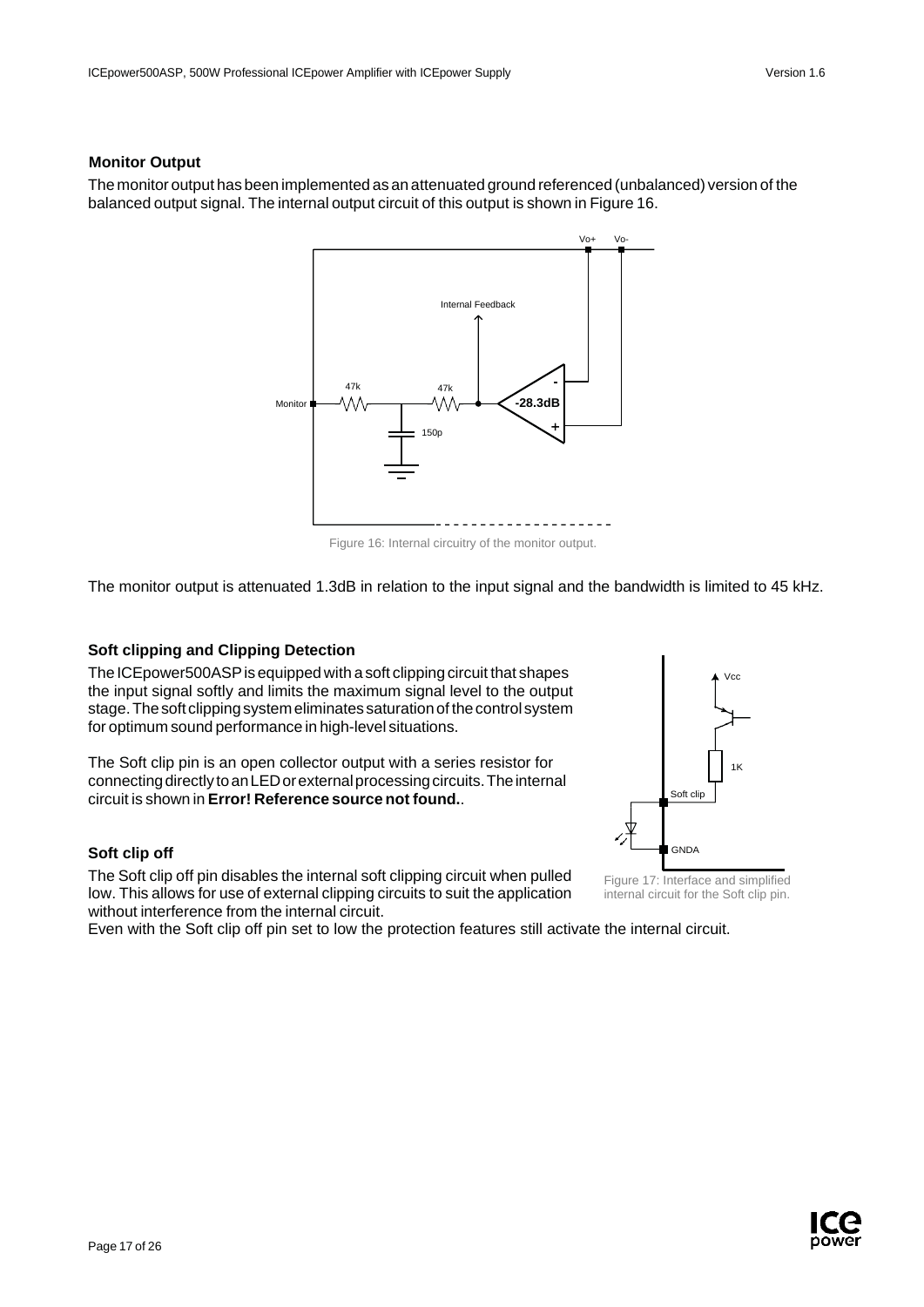## <span id="page-18-0"></span>**Protection Features**

The ICEpower500ASP is equipped with professional protection features for surviving in the rough professional audio environment without damage and without compromising the audio quality.

Generally the protection circuits are designed with the philosophy of "audio all time" in mind and therefore all protection circuits are self-resetting. The only circuit that does not reset is the 'HF on output' circuit that only activates in case of a failure or large capacitive load.



Figure 18: Block diagram of protection features

### **Over current protection**

The over current protection is designed with two states. The first state limits the output current to the protection level of 35A. This level of current is allowed for a short period of time, but if the output current remains too high, state two is activated. State two disables the amplifier for the same amount of time as if a power failure had occurred. The amplifier will restart when the cause of the overload has been removed, and in case of short overloads, the music will continue playing.

### **Thermal Protection**

The ICEpower500ASPis equipped with two thermal protection circuits. The first monitors the temperature of the power supply and attenuates the output voltage if the temperature exceeds the limit. The other protection circuit monitors the amplifier temperature and shuts down the amplifier if the temperature becomes too high. Both protection circuits are self-resetting once the temperature has dropped to an acceptable level.

### **Overload Protection**

In case of high-amplitude continuous low frequency signals in loads lower than  $4\Omega$  the power supply may not be able to deliver the required amount of power to the amplifier and the supply voltage will drop. The overload protection circuit will then lower the threshold of the input soft clipping circuit until the output power has been reduced to an acceptable level. As a result the amplifier will not shut down because of under voltage and the music will still be playing but with a softly shaped audio signal.

### **Long-term HF Protection**

The output filter of the amplifier is not capable of handling large long-term high frequency signals due to the Zobel-network. This protection circuit decreases the threshold of the soft clipping circuit to limit the input signal in case of overload. Consequently, damage to the Zobel-network (or a high frequency driver) should not occur even under laboratory tests or any other condition that is not music (e.g. microphone feedback). The ICEpower500ASPhas been tested atextremelevels with themostdemandingmusic without triggering thehigh frequency protection circuit.

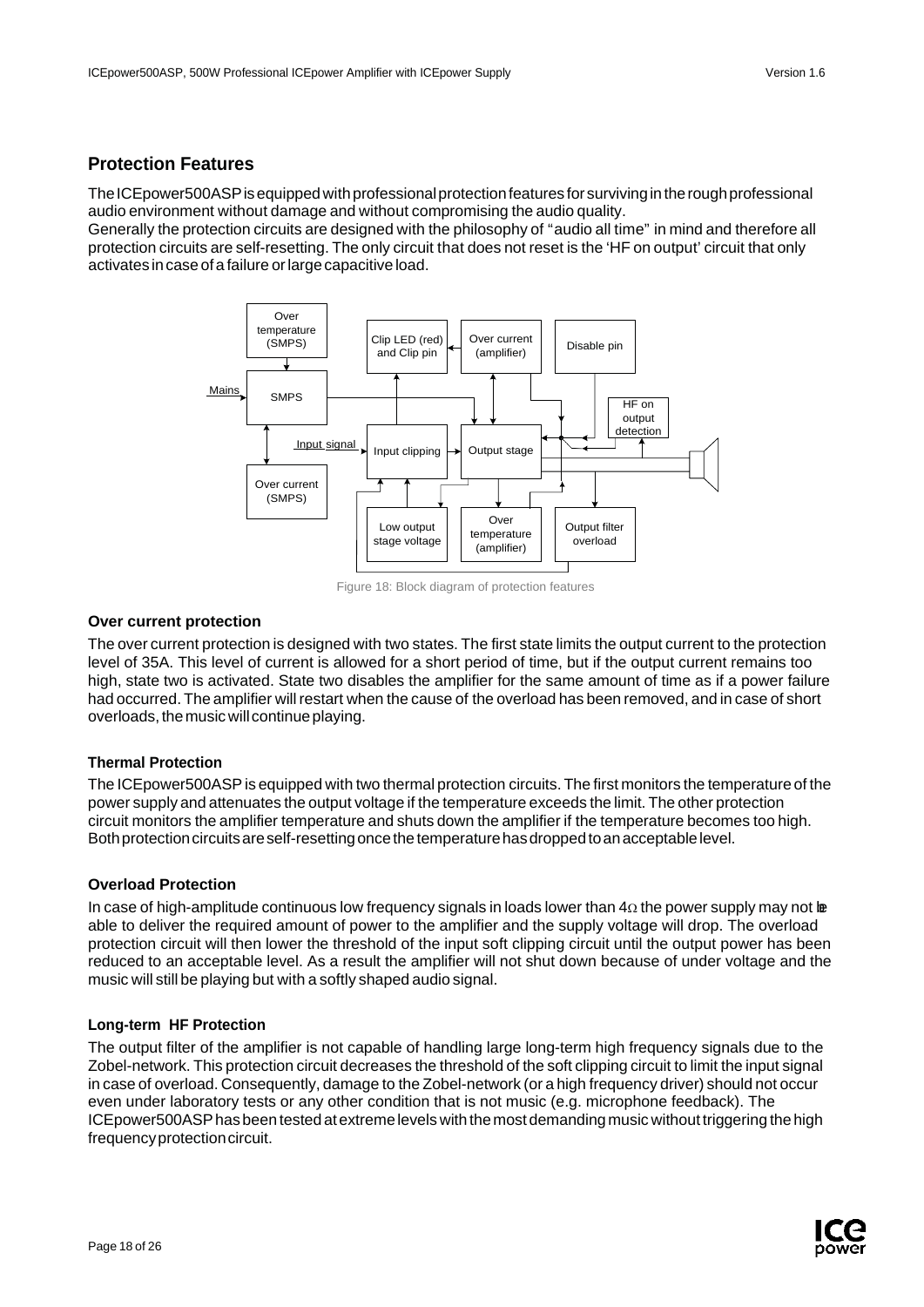## <span id="page-19-0"></span>**Input/Output Interfaces**

#### **Input Stage**

The balanced input section on the ICEpower500ASP provides signal buffering and anti-aliasing filtering. The balanced configuration helps to avoid hum and noise pick-up in poorly shielded cables. An unbalanced input can be set (without affecting the overall gain) by applying a short between Vi- and AGND.



Figure 19: Balanced input buffer.

The input impedance of the signal input section is approximately 8kΩ over the audio bandwidth, which is an acceptable loading condition for most pre-amps, active crossover outputs etc.

### **Output Stage**

The output stage is a full bridge topology with a 2<sup>nd</sup> order filter meaning the power output on the terminals Vo+ and Vo- is balanced. The output filter design is a part of ICEpower's proprietary MECC topology and has been chosen as a compromise between demodulation characteristics, efficiency and filter compactness.



Figure 20: Output filter section with compensating Zobel network.

The essential output characteristics are:

- The switching residual on the output primarily consists of a single frequency component at the carrier fundamental f<sub>s</sub>.
- The system bandwidth is 60 kHz in  $8\Omega$ .

**Warning!** The balanced speaker outputs are both "hot" with a common-mode DC level equal to  $V_p/2$ . Balanced probesshouldalwaysbeusedformonitoringandmeasurements.

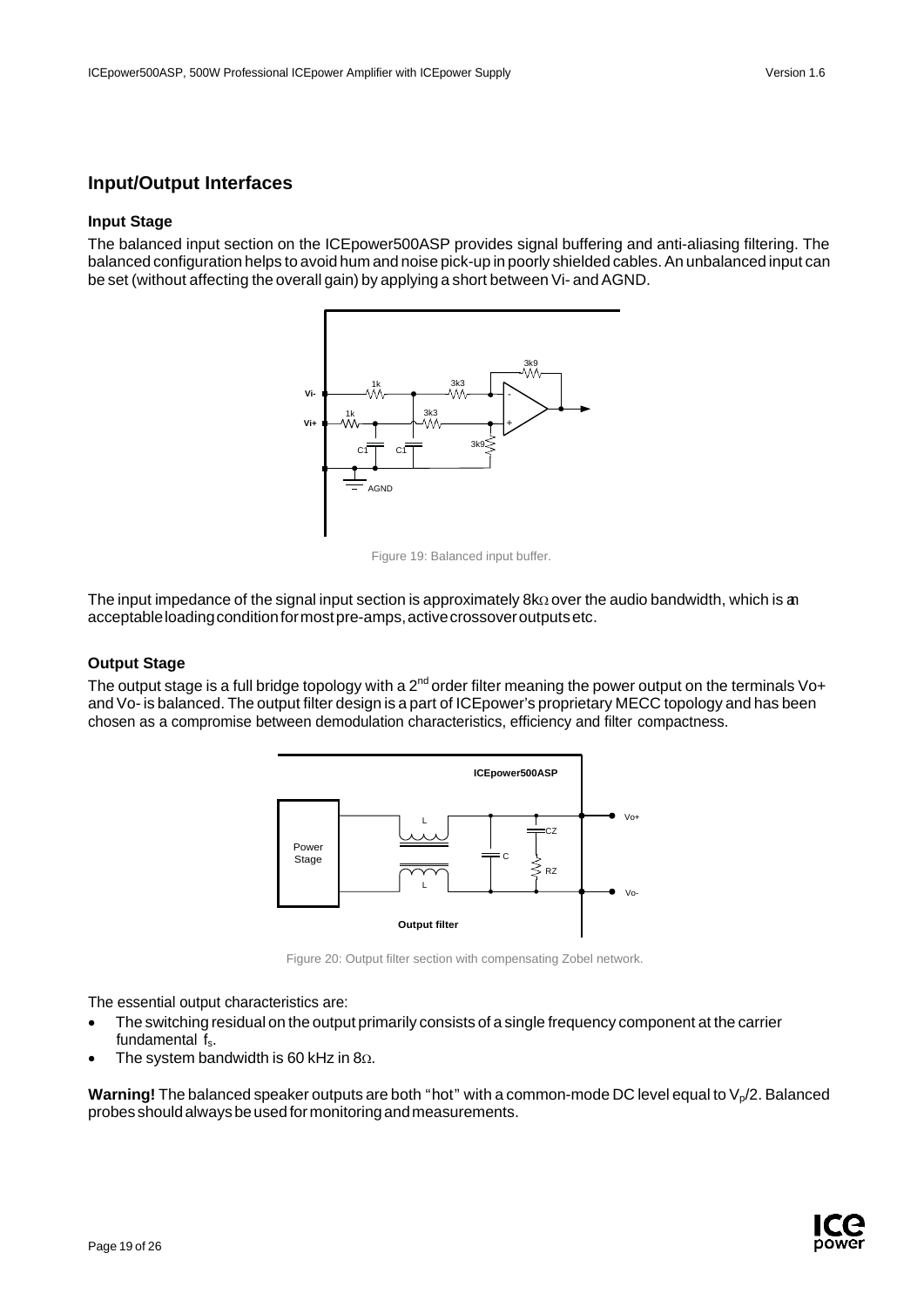### **Operational Timing Diagram**

The mains voltage and standby/protect pin control the ICEpower500ASP. If the mains voltage is below its minimum value the module will enter standby mode. The amplifier can be forced into standby mode by pulling the standby/protect pin low.



Figure 21: Supply start-up and shut down timing definitions.

#### **Power-up Sequence**

The power supply controls power-up of the ICEpower500ASP. The power supply section has a delay ( $t_{\text{acd}}$ ) from the mains voltage reaches the minimum value to all output voltages are up. In order to ensure power supply stability before start-up, a controlled delay (tsd) has been introduced before the switching output stage is enabled with a 50% duty-cycle (zero modulation). Thus, the total delay from power is applied to full signal amplification is  $t_{\text{acd}} + t_{\text{sd}}$ .

### **Power-down Sequence**

The module will enter into standby mode if:

- 1. The mains voltage drops below AC<sub>min</sub> or falls out completely.
- 2. The standby pin is pulled low.
- 3. Temperature protection is triggered
- 4. Over current protection is triggered

In all events, the ICEpower500ASP will shut off instantly ( $t_{psd}$  = 200 $\mu$ s typical) by disabling the switching power stage. Following a power down event the ICE power 500ASP will follow the standard power-up sequence.

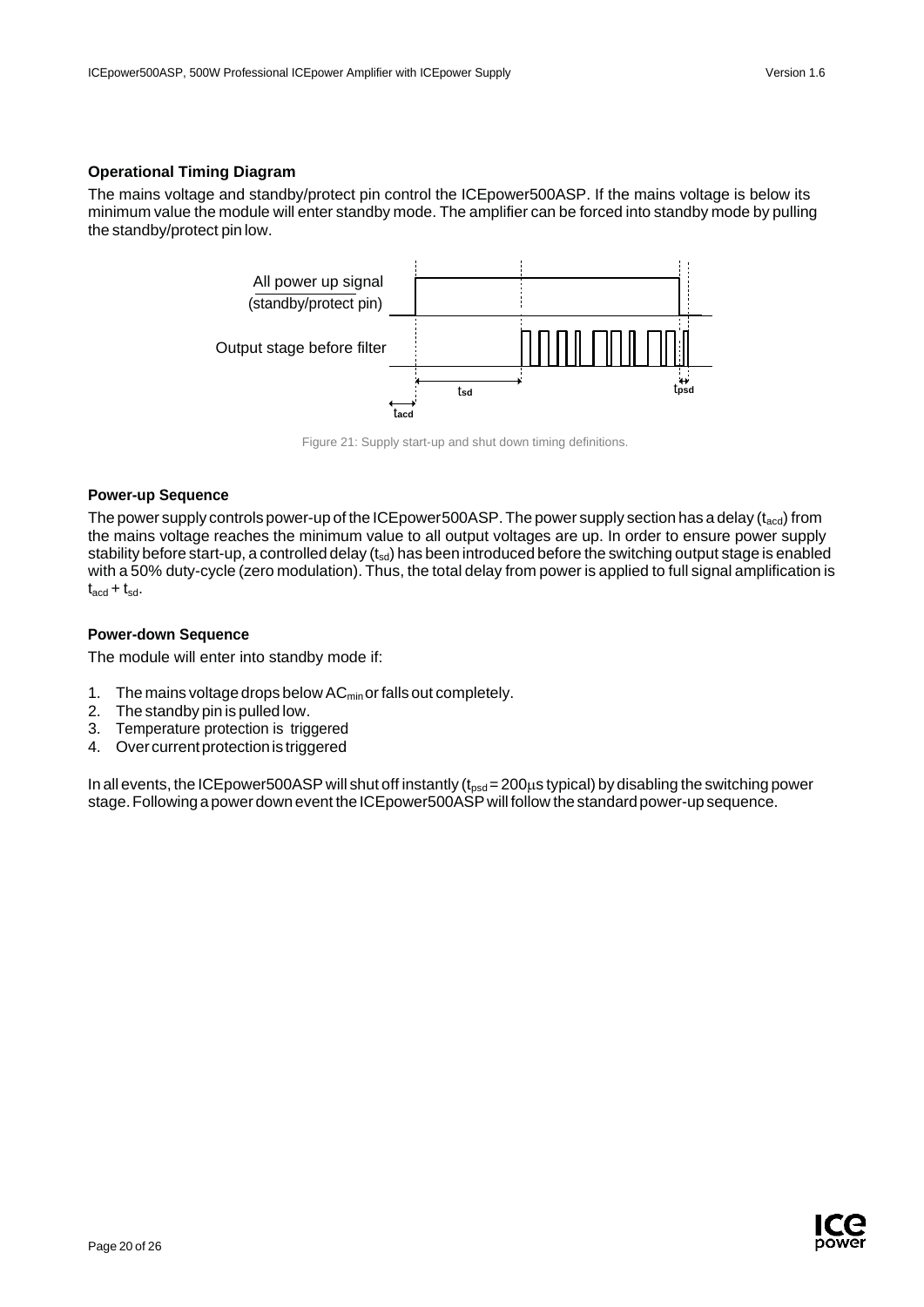## <span id="page-21-0"></span>**Thermal Design**

Thermaldesignisgenerallyagreat challengeinpoweramplifiersystems.Linearamplifierdesignsoperatingin class A or AB are normally very inefficient and therefore equipped with extensive heat sinking to keep the transistor junction temperature low. The ICEpower500ASP is based on highly efficient ICEpower switching technology providing high overall efficiency characteristics at all levels of operation.

Part of the "component" philosophy of the ASP–series is to provide a self-cooled component thus eliminating the need for special attention to thermal design.

The ICEpower500ASPis designed for music reproduction, which means that the output power of the amplifier will never be continuous. If the average power exceeds 90W @  $4\Omega$  (typical) for a long time at 25°C ambient temperature, the module will reach its maximum allowable temperature and the temperature protection will be activated. At 50°C ambient temperature more than 35W @ 4Ω (typical) average power will activate the temperature protection.

For extreme loading requirements with a high continuous average loading or ambient temperatures above 40°C, we recommend the use of an external heat sink, which will improve the FTC power rating.

Further information is located in the ICEpower ASP Designer's Manual.

### <span id="page-21-1"></span>**Fuses**

The ICEpower500ASP has been safety approved using the following fuses

**115V Mains:** T6.3AH 125V Wickmann/Littlefuse series 181 or series 215

**230V Mains**: T3.15AH 250V Wickmann/Littlefuse series 181 or series 215

T: time-lag H: high-breaking 5\*20mm, according to IEC60127-2/5 and UL248.14

High-breaking capability (1500A) fuses are used for safety reasons and to allow powering up more than 30000 times. Fuses from different vendors are not guaranteed to be alike and in any case the module is only safety approvedwiththeabove-mentionedfuses.

The ICEpower500ASPis fitted with the fuse suitable for 230Vuse (and with the voltage selector set to 230V) on delivery as this is the safest setup for protecting the module for global use. To use the ICEpower500ASP in 100V/115Vareas, please set the voltage selection jumper to 115Vand change the fuse to the type listed above for 115V.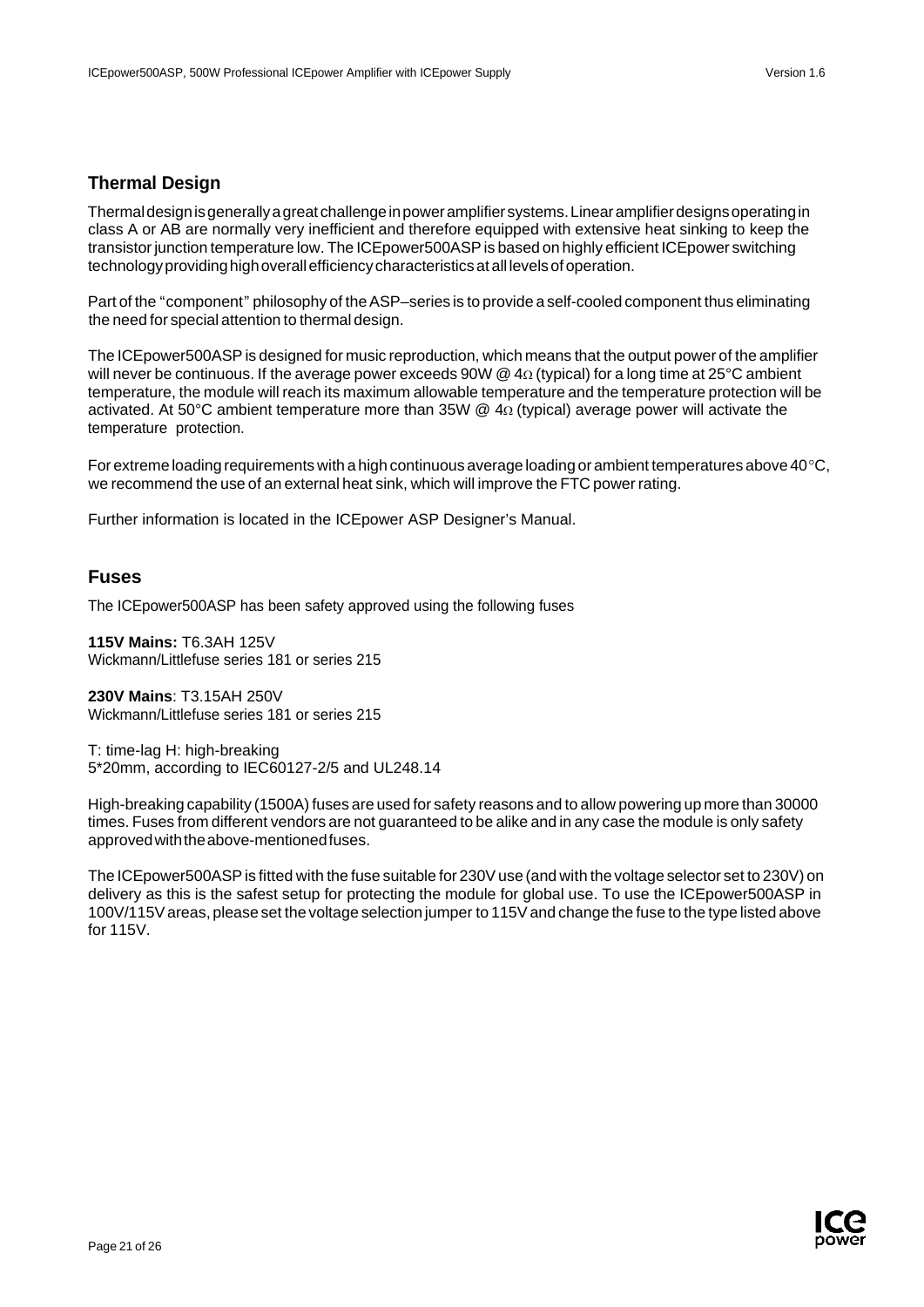# <span id="page-22-0"></span>**Physical Dimensions**

All dimensions are in mm.



Figure 22: Physical dimensions in mm.

**Important!** A minimum clearance of 12 mm. above the module is required for safety and ventilation reasons.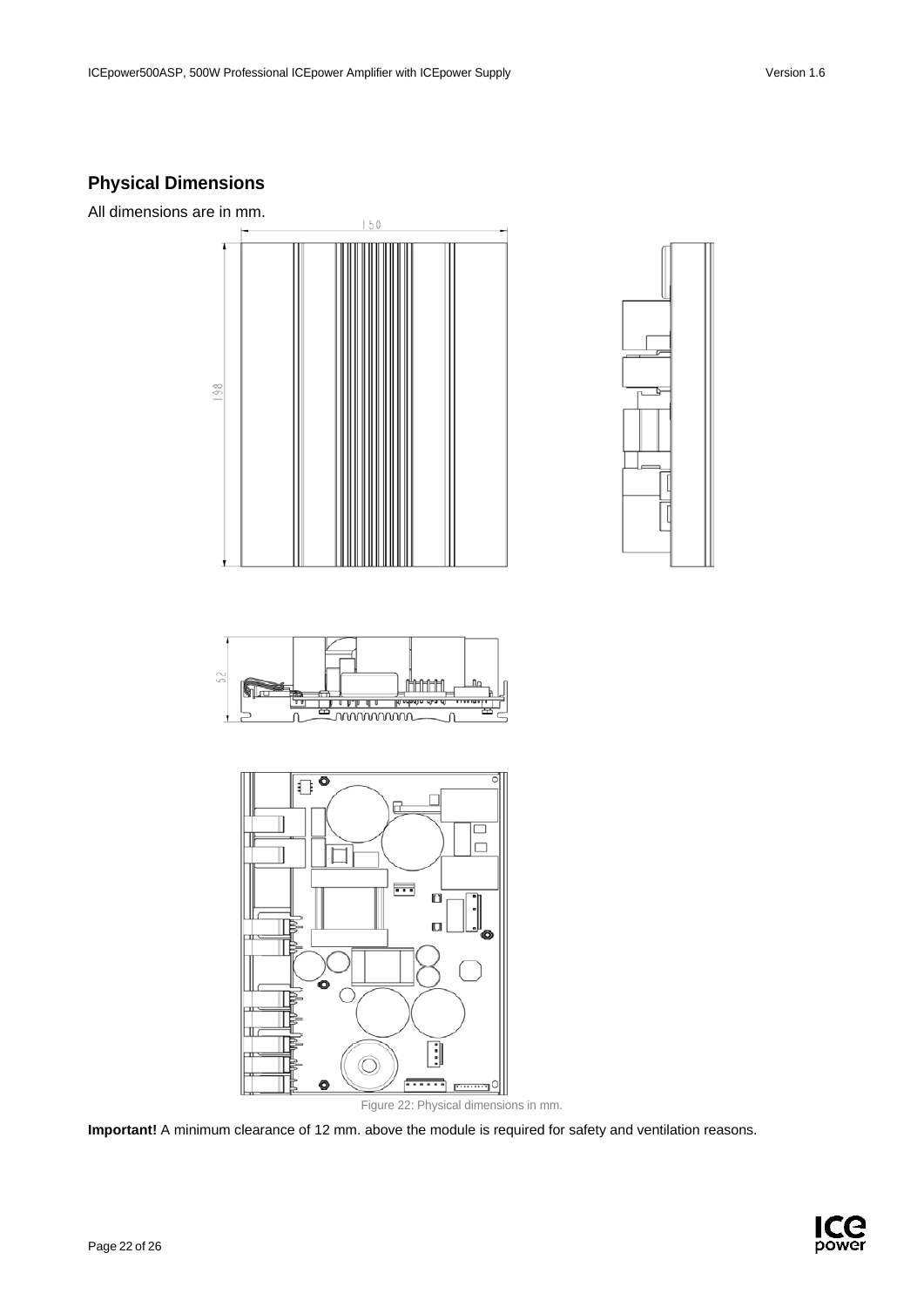

Figure 23: Physical dimensions for mounting slots in mm

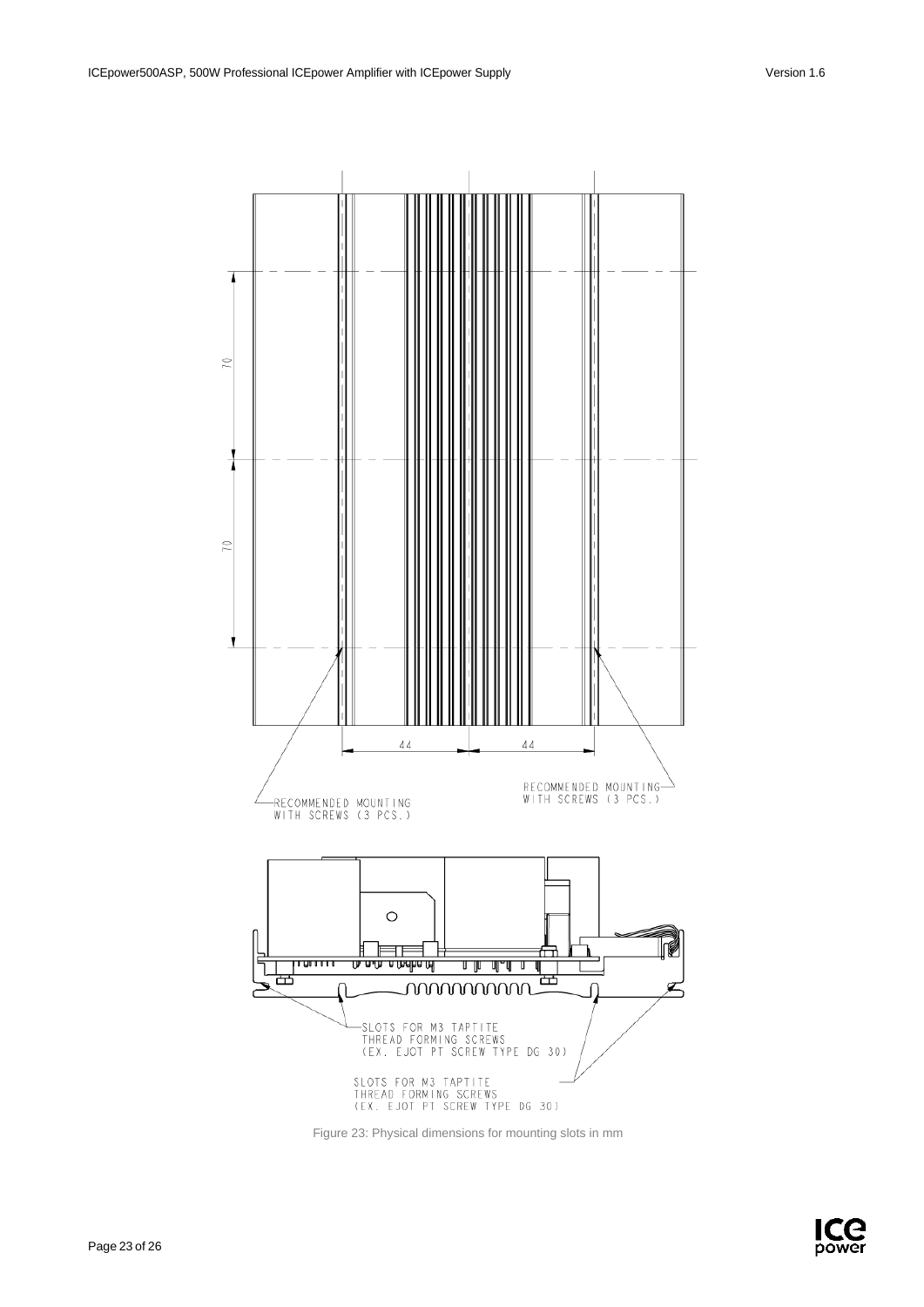

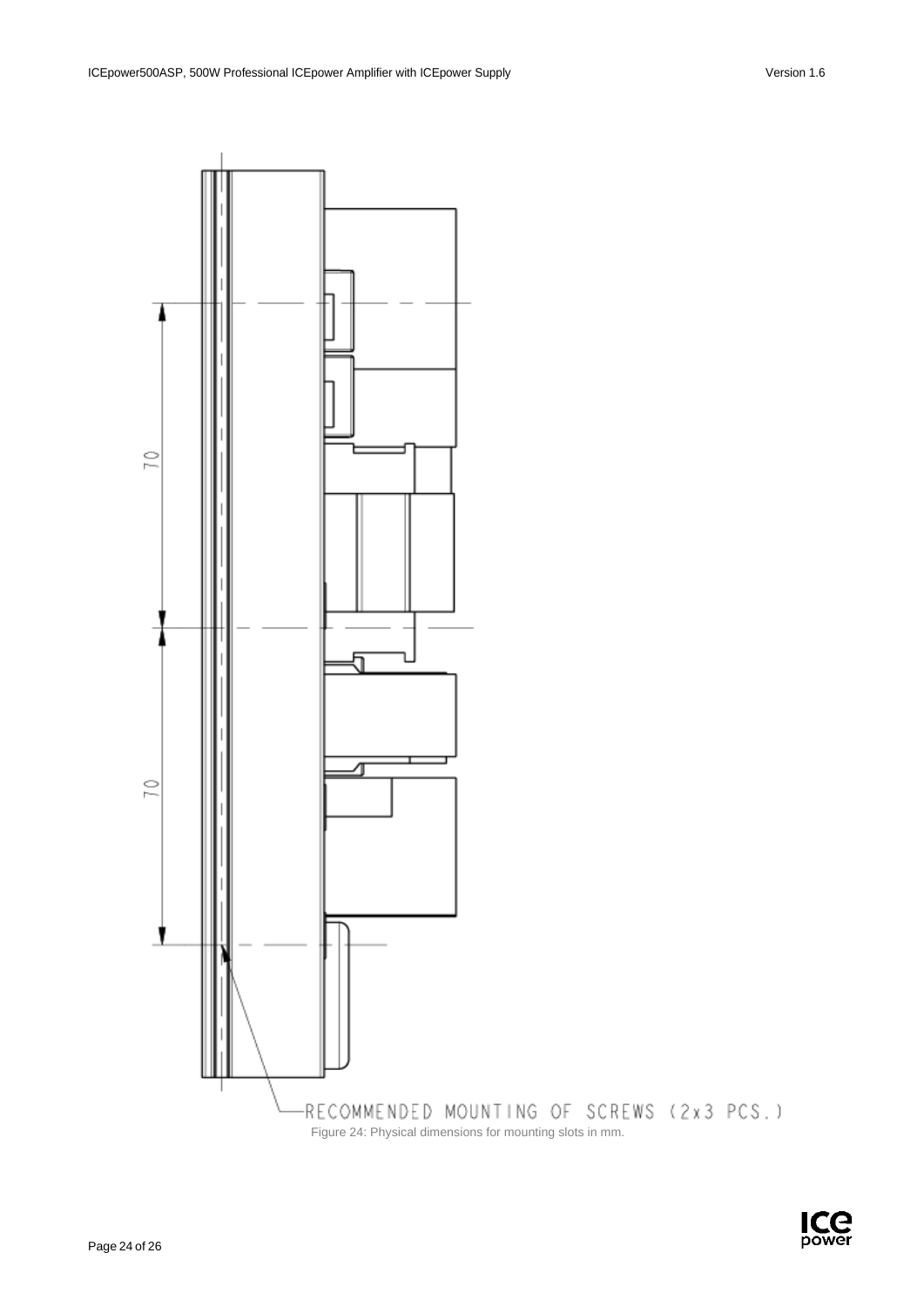## <span id="page-25-0"></span>**Safety Standards**

TheICEpower250ASPhasbeenpre-approvedforsafetybyCSAtoeasethedesign-inprocedureandcomplies with the following standards:

| Europe: | $\text{IEC}$ 60065 7th ed. + AM1 + AM2                      |
|---------|-------------------------------------------------------------|
|         | IEC 60065 8th ed                                            |
|         | EN 60065:2002 + A1:2006 + A11:2008 + A2:2010 + A12:2011     |
|         | EN 60065:2014                                               |
| US:     | UL 60065, 7th Edition, 2013-07-24                           |
|         | CAN/CSA-C22.2 No. 60065-03, 1st Edition + A1:2006 + A2:2012 |

### **Safety class**

Class 1 (with earth)

### **EMC**

• EN 55032: Note 1

Note1: Depends on cable routing on the mains/amplifier outputs and load characteristics. Connecting safety ground to the mains side/ Additional filtering may be needed.

## <span id="page-25-1"></span>**ESD Warning**

ICEpower products are manufactured according to the following ESD precautions:

- IEC 61340-5-1: Protection of electronic devices from electrostatic phenomena. General Requirements.
- IEC61340-5-2:Protectionofelectronicdevicesfromelectrostaticphenomena.UserGuide.
- ANSI/ESD-S20.20-1999: Protection of Electrical and Electronic Parts, Assemblies and Equipment.

Further handling of the products should comply with the same standards.

The general guarantee policy of ICE power a/s does not cover ESD damaged products due to improper handling.

## <span id="page-25-2"></span>**Packaging and Storing**

The ICEpower500ASP is delivered on pallets of 80 units. Each pallet has 5 x 2 cartons, each with 8 units.

### **Dimensions and Weight**

|               | Dimensions (W x L x H) [cm] Weight [kgs] |      |
|---------------|------------------------------------------|------|
| Carton        | 57 x 35 x 18                             | 12.3 |
| <b>Pallet</b> | 80 x 60 x 105                            | 130  |

ESD safe cardboard is used for wrapping.

### **Storage Humidity**

Do not expose the pallets to rain or humidity levels higher than 85%.

### **Storage Temperature**

The pallets are to be stored at temperatures from 0°C to 70°C.

## **Stacking**

Pallets may not be stacked on top of each other.